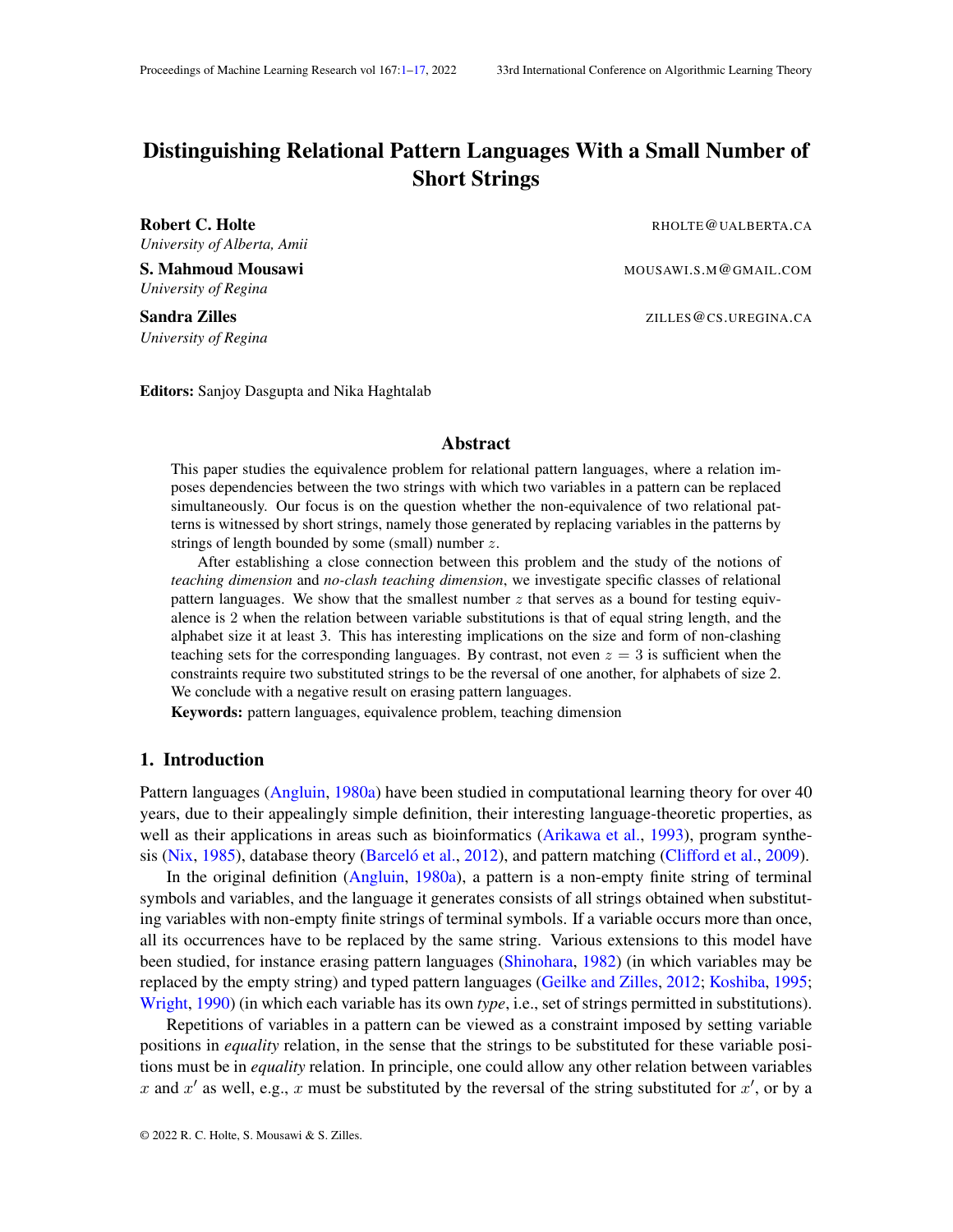string shorter than that substituted for  $x'$ , or by a string containing more occurrences of the terminal symbol  $\alpha$  than that substituted for  $x'$ , etc. This motivated the study of relational pattern languages [\(Geilke and Zilles,](#page-12-4) [2011\)](#page-12-4), in which any set of variables in a pattern can impose any kind of relation on the strings to be substituted for those variables.

The learnability of pattern languages and some of their variants has been studied extensively in the literature; this includes studies on learning in the limit, e.g., [\(Angluin,](#page-12-0) [1980a;](#page-12-0) [Reidenbach,](#page-13-5) [2008\)](#page-13-5), learning from queries, e.g., [\(Angluin,](#page-12-5) [1988;](#page-12-5) [Lange and Zilles,](#page-13-6) [2003\)](#page-13-6), and learning from helpful teachers, e.g., [\(Bayeh et al.,](#page-12-6) [2020;](#page-12-6) [Gao et al.,](#page-12-7) [2017\)](#page-12-7).

A problem that is of relevance to the design and analysis of learning algorithms in this context is the so-called *equivalence problem*: given two patterns, decide whether or not they are equivalent, i.e., whether or not they generate the same language. For Angluin's pattern languages, this problem is decidable in linear time [\(Angluin,](#page-12-0) [1980a\)](#page-12-0), while for erasing pattern languages it is not yet known whether the equivalence problem is decidable at all [\(Freydenberger and Reidenbach,](#page-12-8) [2010\)](#page-12-8).

This paper studies the equivalence problem for relational pattern languages, with a focus on standardizing the procedure for testing equivalence. In particular, we ask whether it is sufficient to test the membership of (a small number of) *short* strings generated by either of two patterns in order to decide their equivalence. For any pattern  $\pi$  and any  $z \in \mathbb{N}$ , denote by  $L^{(z)}(\pi)$  the set of all strings generated from  $\pi$  by replacing each variable in  $\pi$  by a string of length  $\leq z$ . Given z, we ask if

two patterns  $\pi$  and  $\pi'$  are equivalent as soon as all strings in  $L^{(z)}(\pi)$  are generated by  $\pi'$  *and* all strings in  $L^{(z)}(\pi')$  are generated by  $\pi$ . (\*)

This question is of interest for multiple reasons. For example, testing equivalence with a small number of short (i.e., "simple") strings has implications on the computational complexity of deciding equivalence and could also be of relevance for applications in program synthesis, where testing a program against a specification of a few simple strings could result in highly efficient systems. From a formal language point of view, the success of a standardized test of the form (\*) sheds light on structural properties of various classes of pattern languages. From a learning-theoretic point of view, our question is closely related to the study of machine teaching, as we will see below.

Our contributions are as follows. Firstly, Section [3](#page-3-0) demonstrates that the existence of an integer  $z$  such that  $(*)$  is fulfilled is equivalent to the existence of so-called non-clashing teaching sets, made up out of "simple" strings, for the underlying class of (relational) pattern languages. Non-clashing teaching was shown by [Kirkpatrick et al.](#page-13-7) [\(2019\)](#page-13-7) to be the optimal model of machine teaching that satisfies the widely accepted notion of collusion-freeness proposed by [Goldman and Mathias](#page-13-8) [\(1996\)](#page-13-8). We also prove implications of property (\*) on the classical teaching dimension [\(Goldman](#page-13-9) [and Kearns,](#page-13-9) [1995;](#page-13-9) [Shinohara and Miyano,](#page-13-10) [1991\)](#page-13-10).

Secondly, noting that Angluin's pattern languages satisfy  $(*)$  already for  $z = 1$ , Section [4](#page-6-0) shows that (\*) is *not* fulfilled with  $z = 1$  for two natural classes of relational pattern languages, namely those generated by patterns for which two related variables are replaced (i) by strings of *equal length*; (ii) by strings  $w, w'$  such that  $w$  is the *reversal* of  $w'$ .

The main contribution of Section [5](#page-6-1) is to prove that patterns with the *equal-length* relation fulfill (\*) with  $z = 2$  when the alphabet over which the languages are defined has size at least 3. Moreover, we show that not *all* strings generated by substituting variables with strings of length 2 have to be considered for testing equivalence; a set of size linear in the length of the underlying pattern suffices. This yields non-clashing teaching sets consisting of only linearly many strings, where each string has length at most twice the length of the pattern to be taught.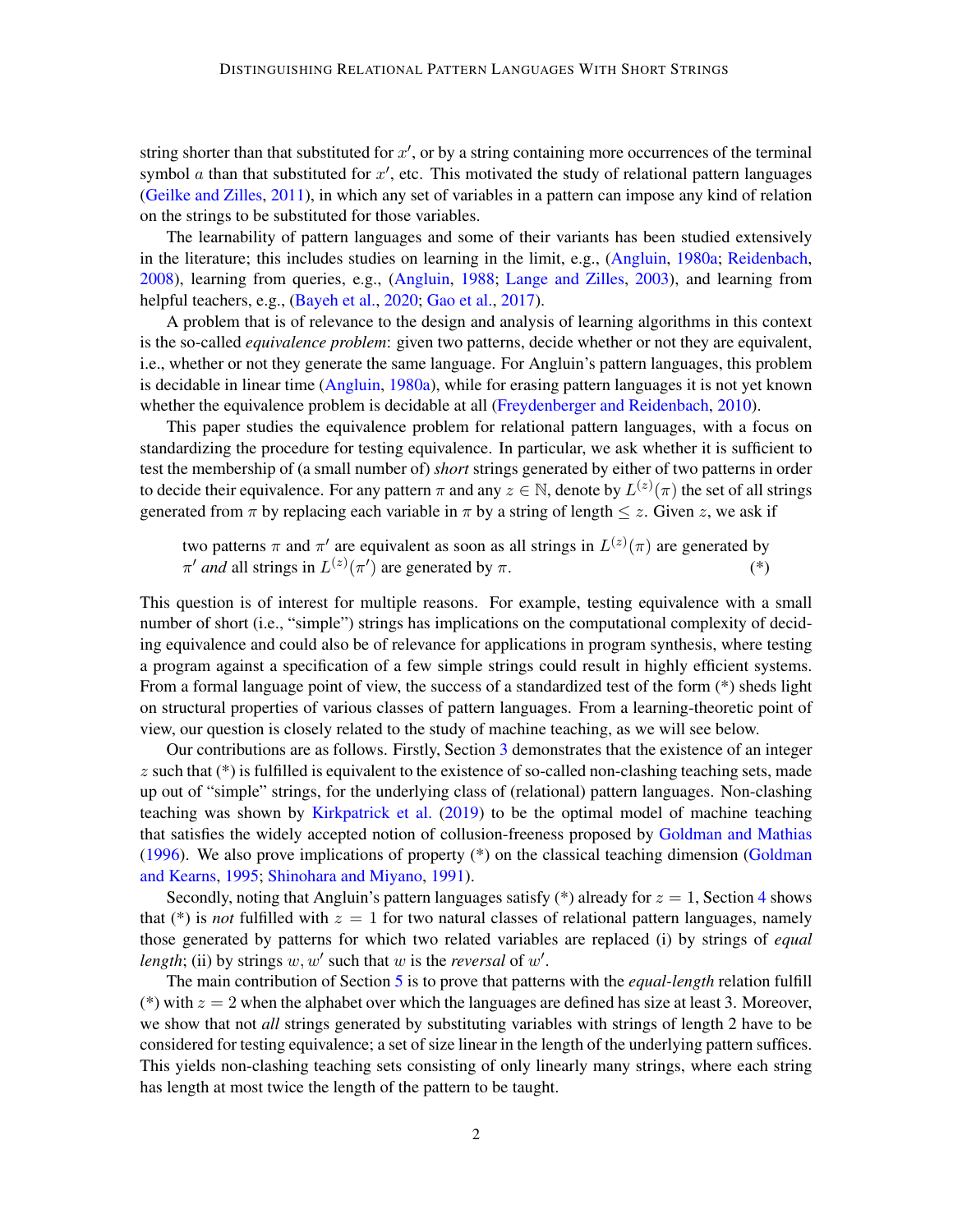By contrast, Section [6](#page-10-0) shows that  $(*)$  does not even hold with  $z = 3$  for the *reversal* relation, assuming the alphabet is of size 2. We conjecture though that  $(*)$  holds with  $z = 2$  for the *reversal* relation for alphabets of size at least 5.

Finally, Section [7](#page-11-0) shows that no constant value of z has property (\*) for Shinohara's class of erasing pattern languages [\(Shinohara,](#page-13-1) [1982\)](#page-13-1) (with *equality* relation), for alphabets of size 2, 3, or 4.

## 2. Preliminaries

In what follows, the term "string" refers to a finite string, exclusively. For any string  $s$ ,  $|s|$  denotes the length of s. Let  $\Sigma$  be a fixed finite alphabet of size at least 2. The elements of  $\Sigma$  are usually denoted by  $\sigma$ , a, or b. A word is a string over  $\Sigma$ .  $\Sigma^*$  denotes the set of all words over  $\Sigma$ , while  $\Sigma^+$ denotes its subset of all non-empty words and  $\Sigma^t$  the set of all words of length t, for  $t \in \mathbb{N}$ .

Let X be an infinite set of variables such that  $\Sigma \cap X = \emptyset$ . The elements of X are usually denoted by  $x_i$  ( $i \ge 1$ ), x, or y. A *pattern* is then a non-empty string over  $\Sigma \cup X$ , in which no variable occurs twice and the variables occurring in p are  $x_1, x_2, \ldots, x_N$ , for some N, read from left to right. For example,  $p = bax_1x_2ax_3bbx_4x_5x_6$  is a pattern over  $\Sigma = \{a, b\}$ , but  $bax_1x_2ax_3bbx_2x_5x_6$  is not since the variable  $x_2$  is repeated.

A relational pattern is a pair  $(p, R)$ , where p is a pattern and R is a binary relation over the set of variables in p. A *substitution of* p is any mapping  $\theta$  that assigns to each variable occurring in p a non-empty word.<sup>[1](#page-2-0)</sup> Then  $\theta(p)$  is the word obtained from p after replacing each variable x in p by  $\theta(x)$ , in particular,  $\theta$  can be seen as a homomorphism wrt concatenation over symbols from  $\Sigma \cup X$ that leaves symbols in  $\Sigma$  unchanged.

A *word relation*, usually denoted r, is any decidable subset of  $\Sigma^+ \times \Sigma^+$ .<sup>[2](#page-2-1)</sup> Word relations now define which substitutions are "legal" by giving semantics to the relation  $R \subseteq X \times X$ .

**Definition 1** Let r be a word relation and  $(p, R)$  a relational pattern. A substitution  $\theta$  for p is legal *for*  $(p, R)$  *wrt* r, *if*  $R(x, y)$  *implies*  $r(\theta(x), \theta(y))$  *for all variables* x, y *occurring in* p. The language *generated by*  $(p, R)$  *under* r, denoted  $L_r(p, R)$ *, is the set of words obtained from p by applying substitutions to* p *that are legal for*  $(p, R)$  *wrt*  $r$ *, i.e.,* 

 $L_r(p, R) = \{ \theta(p) | \theta$  *is a legal substitution for*  $(p, R)$  *wrt*  $r \}$ .

**Definition 2** Let  $\theta$  be any substitution of a pattern p and  $z \in \mathbb{N}$ . If  $|\theta(x)| \leq z$  for all variables x in p, then  $\theta$  is called an  $\ell_z$ -substitution (of p). The (finite) language  $L_r^{(z)}(p,R)$  is the set of all the *words*  $\theta(p)$  *produced by*  $\ell_z$ -substitutions  $\theta$  *that are legal for*  $(p, R)$  *wrt* r.

For example,  $L_r^{(1)}(p, R)$  is the set of all and only the words in  $L_r(p, R)$  of length  $|p|$ .

In Angluin's original work [\(Angluin,](#page-12-0) [1980a\)](#page-12-0), as well as in most subsequent studies of pattern languages, the only word relation that was considered was *equality*, i.e.,  $r(w, w')$  iff  $w = w'$ . For example, the pattern  $q = aax_1bx_2aabx_3x_4$  could be constrained by "equating" variables  $x_3$  and  $x_4$ , resulting in the relational pattern  $(q, R)$  with  $q = aax_1bx_2aabx_3x_4$  and  $R = \{(x_3, x_4)\}\$ .  $L(q, R)$ would then consist of all words of the form  $aawbw'aabw''w''$ , where  $w, w', w'' \in \Sigma^+$ . [Geilke and](#page-12-4)

<span id="page-2-0"></span><sup>1.</sup> The *erasing* [case, when variables can be substituted by the empty string, has also been studied \(Shinohara,](#page-12-4) [1982\)](#page-13-1). [We focus on non-empty substitutions here, i.e., the](#page-12-4) *non-erasing* case.

<span id="page-2-1"></span><sup>2.</sup> [For the purpose of this paper, it suffices to consider only binary word relations, but our formal framework could easily](#page-12-4) [be extended to relations of any arity.](#page-12-4)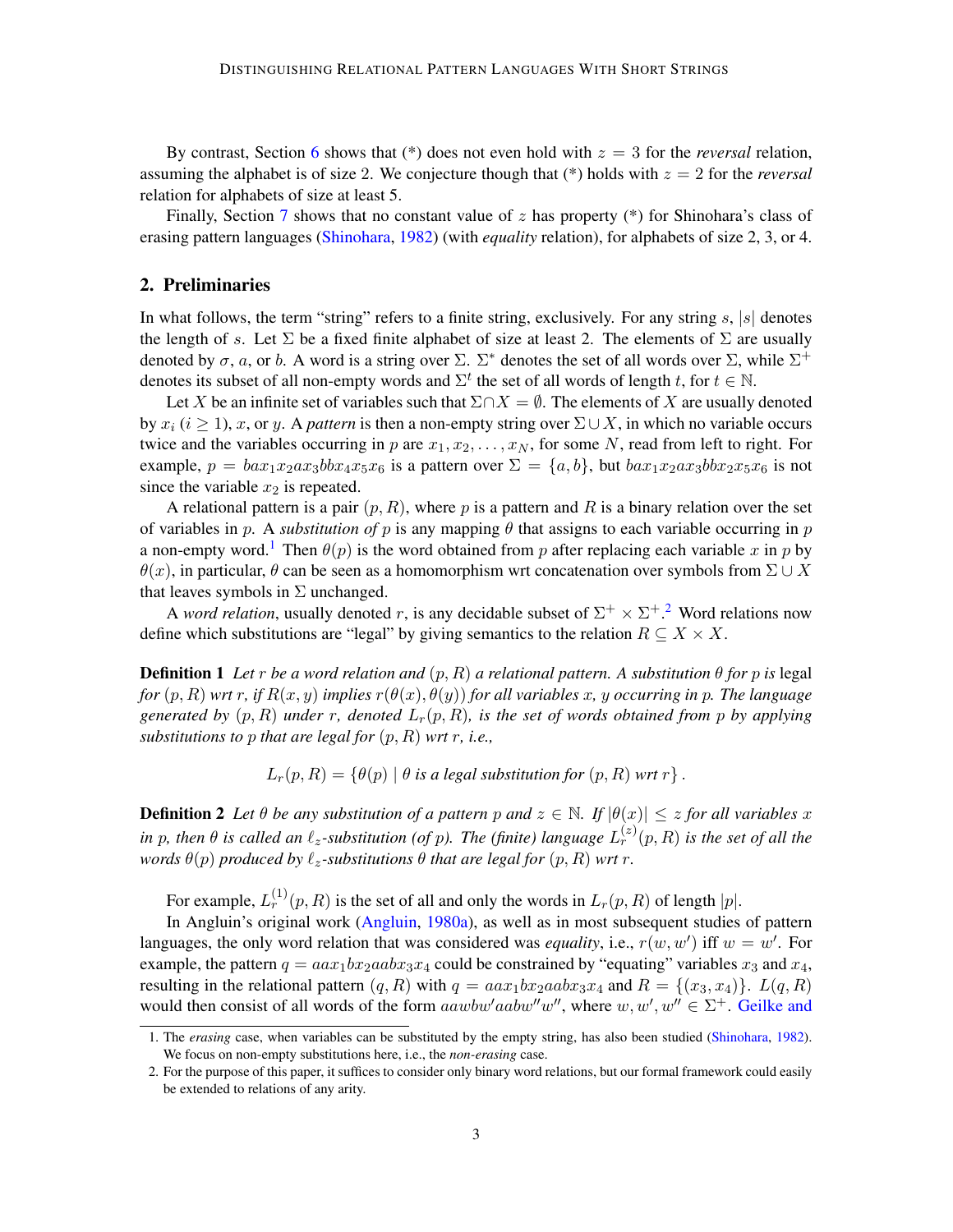[Zilles](#page-12-4) [\(2011\)](#page-12-4) loosened Angluin's definition by allowing any kind of word relation, not just *equality*. One of the word relations we consider in this paper is the *equal-length* relation, which requires that two variables  $x_i$  and  $x_j$  in relation must be substituted by words of equal length, i.e.,  $r(w, w')$  iff  $|w| = |w'|$ . If the pattern q above is constrained by setting  $x_3$  and  $x_4$  in *equal-length* relation, it generates all words of the form  $aawbw' aabw''$ , where  $w, w', w'' \in \Sigma^+$  and  $w''$  has even length.

If  $(p, R)$  is a relational pattern, then the set of variables in p is partitioned into *groups*. Two distinct variables x, y in p are in the same group if  $[R](x, y)$ , where  $[R]$  is the transitive closure of the symmetric and reflexive closure of R (note here that the domain of R is the set of variables occurring in p). Intuitively, in any legal substitution for  $(p, R)$ , the words substituted for the variables in a single group are dependent on one another. The group of a variable x in the relational pattern  $(p, R)$ is then the set  $\{y \in X \mid [R](x, y)\}\)$ . Note that x is always a member of the group of x.

Any pair  $(\Pi, r)$  where  $\Pi$  is a class of relational patterns is associated with a class  $\mathcal{L}(\Pi, r)$  of relational pattern languages via  $\mathcal{L}(\Pi, r) = \{L_r(\pi) | \pi \in \Pi\}$ . In this paper, we will always assume Π to be the class of *all relational patterns* over a fixed alphabet Σ, but we will vary the word relation over which to interpret such patterns. In particular, we will study

- 1. the *equality* relation  $r_{eq}$  with  $r_{eq}(w, w')$  iff  $w = w'$ , which induces the class of Angluin's pattern languages;
- 2. the *equal length* relation  $r_{len}$  with  $r_{len}(w, w')$  iff  $|w| = |w'|$ ;
- 3. the *reversal* relation  $r_{rev}$  with  $r_{rev}(w, w')$  iff w is the reversal of w'.

Wlog, let  $\Pi$  be indexed in a way that membership of any word w in any language  $L(\pi)$ ,  $\pi \in \Pi$ can be decided effectively (such indexing obviously exists). Let  $r$  be any word relation. Clearly, for any word  $w \in \Sigma^+$ , there are only finitely many languages in  $\mathcal{L}(\Pi, r)$  that contain w. This is because the length of p, for any pattern  $(p, R) \in \Pi$  generating w, is bounded from above by the length of  $w$ . Moreover, since word relations are decidable, one can effectively construct all relational patterns  $(p, R) \in \Pi$  for which  $w \in L_r(p, R)$ . Thus,  $\mathcal{L}(\Pi, r)$  is a uniformly recursive family with *recursive finite thickness*. The latter property was introduced by [Koshiba](#page-13-3) [\(1995\)](#page-13-3). According to his definition, a uniformly recursive family  $(L_i)_{i\in\mathbb{N}}$  of languages has recursive finite thickness, if there exists an effective procedure that, given any word  $w \in \Sigma^*$ , produces a set  $I \subseteq \mathbb{N}$  of indices such that (i)  $w \in L_i$  for all  $i \in I$ , and (ii) for each j with  $w \in L_i$  there exists an  $i \in I$  such that  $L_i = L_j$ .

#### <span id="page-3-0"></span>3. Learning-theoretic Implications of the Decidability of the Equivalence Problem

In this paper, we focus on the question whether the equivalence problem is decidable for specific word relations  $r$ , i.e., whether there is an effective procedure that, given any two relational patterns  $(p, R), (p', R') \in \Pi$ , decides whether or not  $L_r(p, R) = L_r(p', R')$ . Answering this question has several learning-theoretic implications, some of which are due to the fact that  $(\Pi, r)$  induces a uniformly recursive family of non-empty languages that has the recursive finite thickness property.

Firstly, being able to decide the equivalence between two hypotheses in learning can be of practical interest, for example in program synthesis, in situations when one wants to assess the correctness of a synthesized program on the spot, or generally in similar situations where a learner formulates an equivalence query between a proposed hypothesis and the target hypothesis.

Secondly, it was shown by [Koshiba](#page-13-3) [\(1995\)](#page-13-3) that any uniformly recursive family of languages that has both (i) recursive finite thickness, and (ii) a decidable equivalence problem, is *conservatively*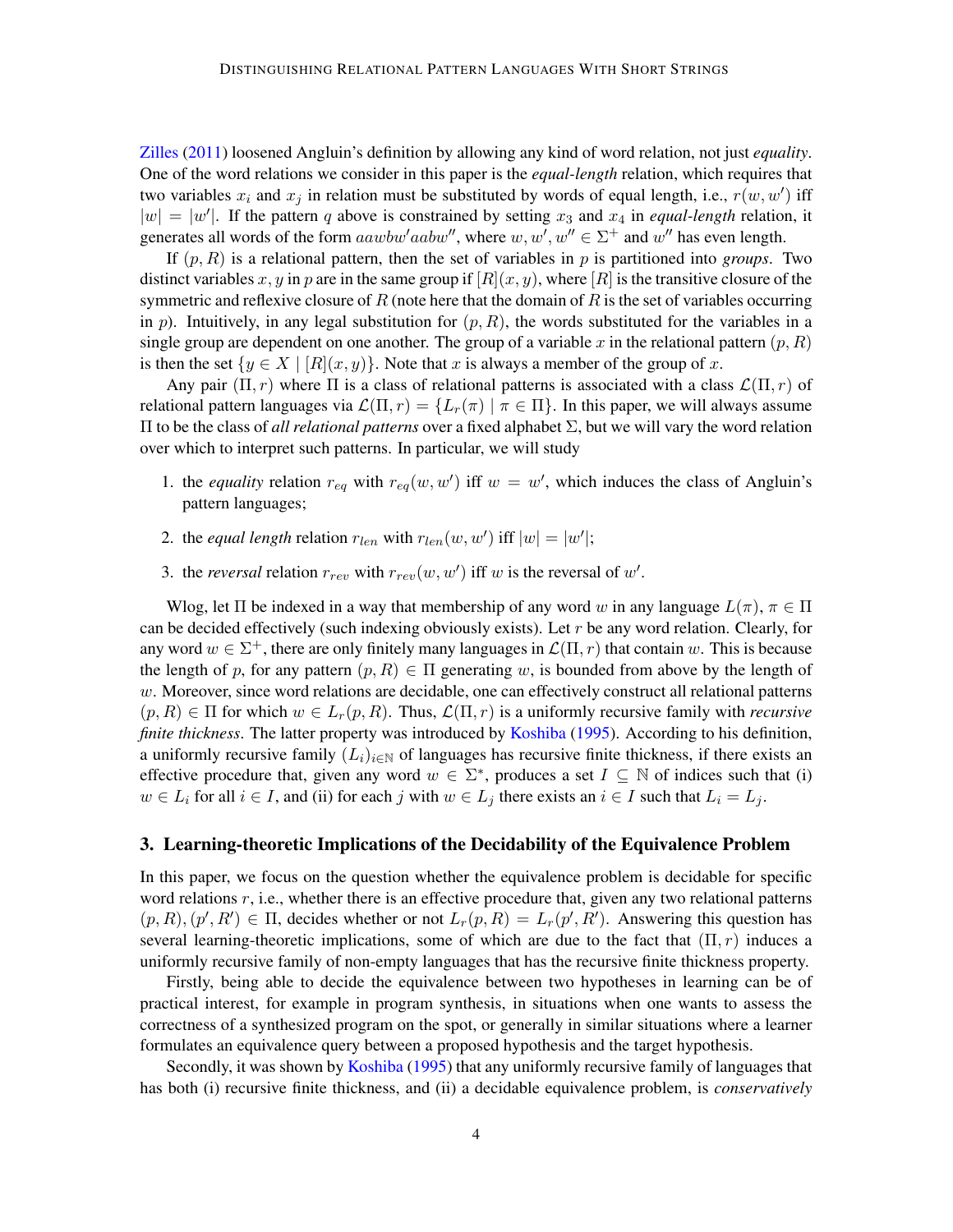*learnable in the limit from positive data* in Gold's model of learning in the limit [\(Gold,](#page-13-11) [1967\)](#page-13-11). Conservativeness is the intuitively desirable, yet non-trivial property that a learner, which sequentially reads words belonging to the unknown target language, does not change its current hypothesis as long as the latter is consistent with the words observed.

Thirdly, decidability of the equivalence problem has implications for the effective construction of so-called teaching sets for relational pattern languages in  $\mathcal{L}(\Pi, r)$ , due to our first formal result (Theorem [3](#page-4-0) below). This result connects our study to the study of the notion of teaching sets as introduced by [Goldman and Kearns](#page-13-9) [\(1995\)](#page-13-9); [Shinohara and Miyano](#page-13-10) [\(1991\)](#page-13-10). A teaching set for a hypothesis H in a hypothesis class H over a universe  $U^3$  $U^3$  is a set  $T \subseteq U \times \{0,1\}$  of labelled examples such that H is the only hypothesis in  $H$  that is consistent with T. Consistency of a hypothesis H' with a set  $T' \subseteq U \times \{0, 1\}$  means that, for all  $(u, l) \in T'$ , we have  $l = 1$  if  $u \in H'$ , while  $l = 0$  if  $u \notin H'$ . One then writes  $H'(u) = l$  and calls l the label of u in H'.

One variation of teaching sets that was introduced recently, namely non-clashing teaching sets, will also play a role in our paper. Non-clashing teaching uses less stringent conditions on teaching sets so as to allow smaller teaching set sizes without making teacher and learner succumb to "collusion". Collusion-freeness, as defined by [Goldman and Mathias](#page-13-8) [\(1996\)](#page-13-8), stipulates that the learner, when correctly identifying H from a set T of examples labelled consistently with H, will also identify H from any superset of T that is consistent with H. This condition is used to prevent teacher and learner from using unfair coding tricks. [Kirkpatrick et al.](#page-13-7) [\(2019\)](#page-13-7) showed that the smallest worstcase "teaching set" size that can be obtained in collusion-free teaching is the size of what they call non-clashing teaching sets. Suppose each hypothesis H is assigned a consistent set  $T_H$  of labelled examples. The system of these sets is non-clashing iff there are no two distinct hypotheses  $H$  and H' in H such that *both* H is consistent with  $T_{H'}$  and H' is consistent with  $T_H$ . The non-clashing property was also used by [de la Higuera](#page-12-9) [\(1997\)](#page-12-9) in the notion of characteristic sets.

Conditions under which small teaching sets exist, and how they make machine learning more data-efficient, are the subject of many recent studies in various subfields of machine learning and AI, for example [\(Alanazi et al.,](#page-12-10) [2020;](#page-12-10) [Cicalese et al.,](#page-12-11) [2020;](#page-12-11) [Dasgupta et al.,](#page-12-12) [2019;](#page-12-12) [Kirkpatrick et al.,](#page-13-7) [2019;](#page-13-7) [Mansouri et al.,](#page-13-12) [2019\)](#page-13-12); see also [\(Zhu et al.,](#page-13-13) [2018\)](#page-13-13) for a partial overview. Specifically, in the context of pattern languages with *equality* relation, the existence of small teaching sets has been studied both for the non-erasing case [\(Gao et al.,](#page-12-7) [2017\)](#page-12-7) and for the erasing case [\(Bayeh et al.,](#page-12-6) [2020\)](#page-12-6).

<span id="page-4-0"></span>**Theorem 3** Let  $(L_i)_{i \in \mathbb{N}}$  be any uniformly recursive family of non-empty languages, with the recur*sive finite thickness property. Then the following two statements are equivalent.*

- *1. The equivalence problem for*  $(L_i)_{i \in \mathbb{N}}$  *is decidable.*
- *2. There is an algorithm that, given*  $j \in \mathbb{N}$ *, constructs a finite teaching set for*  $L_j$  *wrt*  $(L_i)_{i \in \mathbb{N}}$ *.*

**Proof** 2 implies 1, since one can trivially test equivalence of  $L_i$  and  $L_j$  by checking whether the teaching set for  $L_i$  is consistent with  $L_j$  (or vice versa.)

To see that 1 implies 2, note that a teaching set for  $L_k$  wrt  $(L_i)_{i\in\mathbb{N}}$  can be constructed as follows. First, one finds a word  $w \in L_k$ , which is possible since  $L_k \neq \emptyset$  and  $L_k$  has decidable membership. Second, one exploits recursive finite thickness to construct a set I of indices such that (i)  $w \in L_i$ for all  $i \in I$ , and (ii) for each j with  $w \in L_j$  there exists an  $i \in I$  such that  $L_i = L_j$ . Using decidable equivalence, one can remove all indices for  $L_k$  from I; let us denote the resulting subset

<span id="page-4-1"></span><sup>3.</sup> In our context, a hypothesis is a language, a hypothesis class a class of languages, and U the set of words over  $\Sigma$ .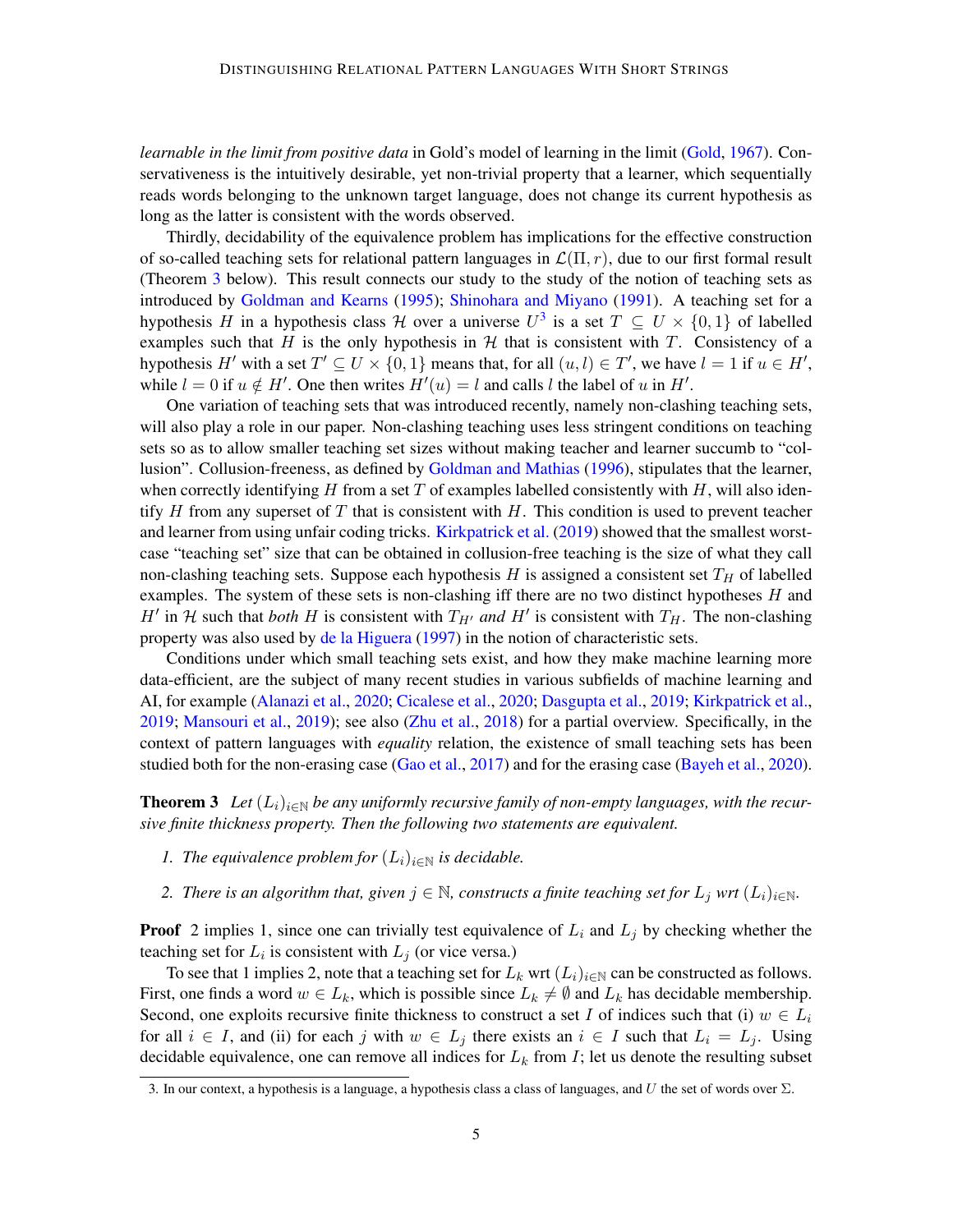of I by I'. For each  $i \in I'$ , one can determine a word  $w_i$  in the symmetric difference of  $L_i$  and  $L_k$ , since membership is uniformly decidable. The set of these words  $w_i$ , each paired with its label  $L_k(w_i) \in \{0, 1\}$ , now forms a teaching set for  $L_k$  wrt  $(L_i)_{i \in \mathbb{N}}$ . I.

As a consequence, decidability of the equivalence problem for a set Π of relational patterns is equivalent to the existence of an effective procedure for constructing finite teaching sets for the language family  $\mathcal{L}(\Pi, r)$ , where r is any word relation according to our definition. For practical reasons, the size of teaching sets as well as the complexity of constructing them are of interest. To this end, we consider the following three questions, which turn out to be closely connected:

- 1. In order to decide whether  $L_r(p, R) = L_r(p', R')$ , is it enough to test a small set of short strings in these two languages, specifically those obtained by legal  $\ell_z$ -substitutions, for some small  $z$ ? In other words, does the following condition hold for some fixed  $z$ ? **Condition EQ.**  $L_r(p, R) = L_r(p', R')$  iff  $(L_r^{(z)}(p, R) \subseteq L_r(p', R')$  and  $L_r^{(z)}(p', R') \subseteq$  $L_r(p, R)$ ), for all  $(p, R), (p', R') \in \Pi$ .
- 2. For some fixed z, can the set  $L_r^{(z)}(p, R)$  for  $L_r(p, R)$ , equipped with positive labels (label 1), always be used to form a system of non-clashing teaching sets wrt  $\mathcal{L}(\Pi, r)$ ? **Condition NCTS.** Mapping  $L_r(p, R)$  to the set  $\{(w, 1) | w \in L_r^{(z)}(p, R)\}$  for all  $(p, R) \in \Pi$ yields a system of non-clashing teaching sets for  $\mathcal{L}(\Pi, r)$ .
- 3. For some fixed z, is the set of words generated from p by unconstrained  $\ell_z$ -substitutions, equipped with the appropriate labels, always a teaching set for  $L_r(p, R)$  wrt  $\mathcal{L}(\Pi, r)$ ? **Condition TS.** For all  $(p, R) \in \Pi$ , the set  $\{(w, L_r(p, R)(w)) \mid w \in L_r^{(z)}(p, \emptyset)\}$  is a teaching set for  $L_r(p,R)$  wrt  $\mathcal{L}(\Pi,r).^4$  $\mathcal{L}(\Pi,r).^4$

<span id="page-5-1"></span>**Theorem 4** Let r be a word relation and  $z \in \mathbb{N}$ . Then r, z fulfill Condition EQ iff r, z fulfill *Condition NCTS. Moreover, if* r, z *fulfill Condition EQ then* r, z *fulfill Condition TS.*

**Proof** First suppose that  $r, z$  fulfill Condition EQ. Then  $r, z$  obviously fulfill Condition NCTS. To see that r, z fulfill Condition TS, suppose  $(p', R') \in \Pi$  is consistent with  $T = \{(w, L_r(p, R)(w)) \mid$  $w \in L_r^{(z)}(p, \emptyset)$  for some  $(p, R) \in \Pi$ . Then all legal  $\ell_z$ -substitutions for  $(p', R')$  generate strings  $w \in L_r^{(z)}(p, \emptyset)$  that are also contained in  $L_r(p, R)$ . Likewise, all legal  $\ell_z$ -substitutions for  $(p, R)$ , which must have the label 1 in T, are contained in  $L_r(p', R')$  due to consistency of the latter with T. By Condition EQ then  $L_r(p, R) = L_r(p', R')$ , i.e., T is a teaching set for  $L_r(p, R)$  wrt  $\mathcal{L}(\Pi, r)$ .

Finally, suppose r, z fulfill Condition NCTS. Let  $(p, R) \in \Pi$ . Obviously,  $L_r(p, R) = L_r(p', R')$ implies  $(L_r^{(z)}(p, R) \subseteq L_r(p', R')$  and  $L_r^{(z)}(p', R') \subseteq L_r(p, R)$ ). The opposite direction follows immediately from Condition NCTS. Thus, Condition EQ is satisfied for  $r, z$ .  $\blacksquare$ 

Due to the close relation between Condition EQ and the existence of finite (non-clashing) teaching sets consisting of short (and thus "simple") strings, we devote the remainder of this paper to the study of Condition EQ for relational pattern languages. Importantly though, it will turn out that the (non-clashing) teaching sets that are implied by the constructions in our proofs of Condition EQ are typically smaller than the bounds implied by Conditions NCTS/TS suggest.

<span id="page-5-0"></span><sup>4.</sup> Recall that  $H(w)$  denotes the label of w in H, so here, using  $H = L_r(p, R)$ , the term  $L_r(p, R)(w)$  equals 1 if  $w \in L_r(p, R)$ , and 0 otherwise.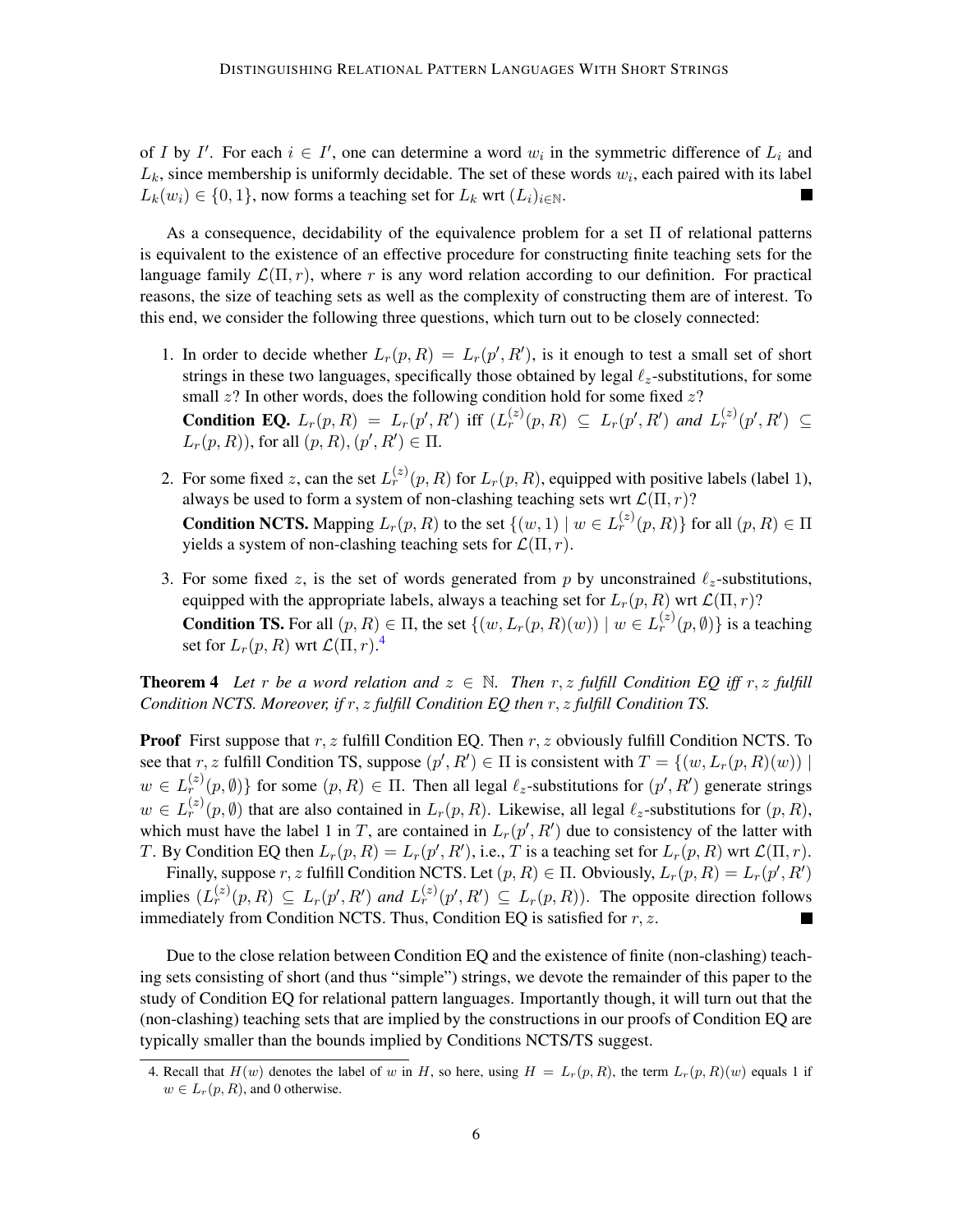#### <span id="page-6-0"></span>4.  $\ell_1$ -Substitutions

We begin by analyzing a few examples of relations r concerning the question whether r and  $z =$ 1 fulfill Condition EQ, i.e., we investigate for these relations whether  $L_r(p, R) = L_r(p', R')$  is equivalent to  $(L_r^{(1)}(p, R) \subseteq L_r(p', R')$  and  $L_r^{(1)}(p', R') \subseteq L_r(p, R)$ ).

Angluin's pattern languages, with equality as the only allowed relation between variables, are a prominent case in which Condition EQ is fulfilled for  $z = 1$ .

<span id="page-6-2"></span>**Proposition 5 [\(Angluin](#page-12-0) [\(1980a\)](#page-12-0))** *The word relation*  $r_{eq}$  *fulfills Condition EQ with*  $z = 1$ *, i.e., for* any two relational patterns  $(p, R)$ ,  $(p', R')$ , we have  $L_{r_{eq}}(p, R) = L_{r_{eq}}(p', R')$  iff  $(L_{r_{eq}}^{(1)}(p, R) \subseteq$  $L_{r_{eq}}(p', R')$  and  $L_{r_{eq}}^{(1)}(p', R') \subseteq L_{r_{eq}}(p, R)$ ).

Angluin's argument does not require testing the full sets  $L_{reg}^{(1)}(p, R)$  and  $L_{reg}^{(1)}(p', R')$  in order to decide equivalence of  $(p, R)$  and  $(p', R')$ . Instead, it suffices to consider legal  $\ell_1$ -substitutions that replace one variable  $x$  in the respective pattern (as well as all variables in the group of  $x$ ) with  $a$ , while replacing all other variables with b, for some  $a, b \in \Sigma$ ,  $a \neq b$ . Using the same argument as in the proof of Theorem [4,](#page-5-1) one therefore immediately obtains non-clashing teaching sets of size at most linear in the length of the underlying pattern (for the class of all non-erasing pattern languages).

By contrast with Proposition [5,](#page-6-2) one does not obtain Condition EQ for  $z = 1$  when the word relation is  $r_{len}$  or  $r_{rev}$ . The intuitive reason is that (i) for  $r_{len}$ , all  $\ell_1$ -substitutions are legal and thus they give no insight about which variables are related; (ii) for  $r_{rev}$ ,  $\ell_1$ -substitutions help to identify groups of related variables, but if the group size is 3 or larger, they cannot help identify which pairs of variables in a group are in reversal relation. For example, consider the pattern  $p = x_1x_2x_3$ . Using  $r_{len}$ , clearly  $(L_{r_{len}}^{(1)}(p, \emptyset) \subseteq L_{r_{len}}(p, \{(x_1, x_2), (x_1, x_3)\})$  and  $L_{r_{len}}^{(1)}(p, \{(x_1, x_2), (x_1, x_3)\}) \subseteq$  $L_{r_{len}}(p, \emptyset)$ ). However,  $L_{r_{len}}(p, \emptyset) \neq L_{r_{len}}(p, \{(x_1, x_2), (x_1, x_3)\})$ , since the length of each word in  $L_{r_{len}}(p, \{(x_1, x_2), (x_1, x_3)\})$  is a multiple of 3. For  $r_{rev}$ , clearly  $(L_{r_{rev}}^{(1)}(p, \{(x_1, x_2), (x_2, x_3)\}) \subseteq$  $L_{r_{rev}}(p, \{(x_1, x_2), (x_1, x_3)\})$  and  $L_{r_{rev}}^{(1)}(p, \{(x_1, x_2), (x_1, x_3)\}) \subseteq L_{r_{rev}}(p, \{(x_1, x_2), (x_2, x_3)\}).$ But  $L_{r_{rev}}(p, \{(x_1, x_2), (x_2, x_3)\}) \neq L_{r_{rev}}(p, \{(x_1, x_2), (x_1, x_3)\})$ , since abbaba is a word contained in  $L_{r_{rev}}(p, \{(x_1, x_2), (x_1, x_3)\},$  but not in  $L_{r_{rev}}(p, \{(x_1, x_2), (x_2, x_3)\}).$ 

Condition EQ does not hold for  $z = 1$  for the word relations  $r_{len}$  and  $r_{rev}$ , only because  $\ell_1$ substitutions cannot distinguish between different relation sets  $R$ ,  $R'$  over the same pattern string p. It is not hard to see that  $\ell_1$ -substitutions suffice to reveal differences in the pattern string itself, when the word relation is either  $r_{len}$  or  $r_{rev}$ :

<span id="page-6-4"></span>**Proposition 6** Let  $r \in \{r_{len}, r_{rev}\}$ . Let  $(p, R), (p', R') \in \Pi$  with  $L_r^{(1)}(p, R) \subseteq L_r(p', R')$  and  $L_r^{(1)}(p', R') \subseteq L_r(p, R)$ . Then  $p = p'$ .

The proof is identical to that of Angluin's analogous result for  $r_{eq}$  [\(Angluin,](#page-12-0) [1980a\)](#page-12-0).

#### <span id="page-6-1"></span>5. The Equal-Length Relation

<span id="page-6-3"></span>Motivated by the fact that  $\ell_1$ -substitutions do not suffice to test the equivalence of relational patterns over the *equal-length* relation, we want to determine the smallest integer  $z$  for which  $r_{len}$ ,  $z$  fulfill Condition EQ. It turns out that this integer is 2, if the alphabet  $\Sigma$  is of size at least 3.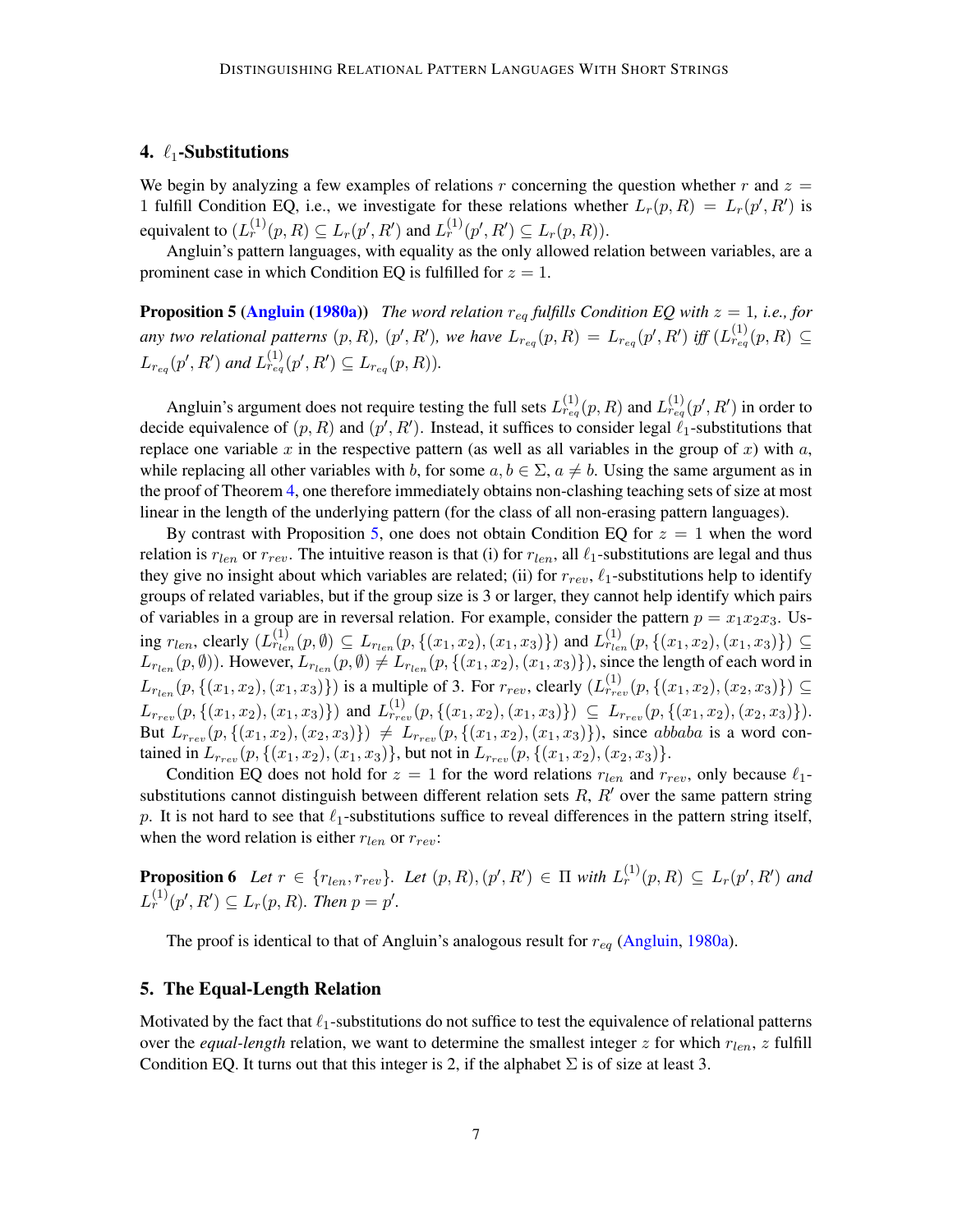**Theorem 7** *Let*  $|\Sigma| \geq 3$ *. Then the word relation*  $r_{len}$  *fulfills Condition EQ with*  $z = 2$ *, i.e., for any two relational patterns*  $(p, R)$  *and*  $(p', R')$ , we have  $L_{r_{len}}(p, R) = L_{r_{len}}(p', R')$  *iff*  $(L_{r_{len}}^{(2)}(p, R) \subseteq$  $L_{r_{len}}(p', R')$  and  $L_{r_{len}}^{(2)}(p', R') \subseteq L_{r_{len}}(p, R)$ ).

The remainder of this section is dedicated to the proof of Theorem [7.](#page-6-3) To this end, we will first introduce some more notation and state some simple facts.

A *block* of variables in pattern p is any sequence  $x_i x_{i+1} \ldots x_{i+m}$  ( $m \ge 0$ ) such that p is of the form  $q_1x_ix_{i+1} \ldots x_{i+m}q_2$  for some  $q_1, q_2 \in (\Sigma \cup X)^*$  where  $q_1$  does not end in a variable and  $q_2$  does not begin with a variable. That means, a block of variables in p is any maximal substring of  $p$  that consists only of variables. Adjacent variables within a block are interchangeable when it comes to satisfying *equal-length* relations. This obvious fact is useful when applied repeatedly, for example to show that  $L_{r_{len}}(ax_1x_2x_3abx_4, \{(x_3, x_4\}) = L_{r_{len}}(ax_1x_2x_3abx_4, \{(x_1, x_4\})).$ 

<span id="page-7-0"></span>**Lemma 8** Let  $(p, R) \in \Pi$ , where  $p = q_1 x_i x_{i+1} q_2$  with  $q_1, q_2 \in (\Sigma \cup X)^*$ . Then  $L_{r_{len}}(p, R) =$  $L_{r_{len}}(p, R')$ , where  $R'$  is obtained from  $R$  by swapping  $x_i$  with  $x_{i+1}$  in all relations.

In the remainder of this section, we always use Lemma [8](#page-7-0) implicitly, i.e., without mentioning we make use of the fact that the order of variables inside a block plays no role when testing the equivalence of two relational patterns when  $r_{len}$  is the underlying word relation.

Note that any pattern is of the form  $w_0 \mathbb{B}_1 w_1 \dots \mathbb{B}_b w_b$  where  $w_0, w_b \in \Sigma^*$ ,  $w_k \in \Sigma^+$  ( $k \in$  $\{1, \ldots, b-1\}$ , and each  $\mathbb{B}_k$  is a block of variables.

**Definition 9** Let  $(p, R)$  be a relational pattern with p having b blocks,  $\mathbb{B}_1 \ldots \mathbb{B}_b$ , and  $\theta$  a legal *substitution (wrt*  $r_{len}$ ). The length tuple corresponding to  $\theta$  is the b-tuple  $\langle |\theta(\mathbb{B}_1)|, \ldots, |\theta(\mathbb{B}_b)| \rangle$ .

*A word*  $w \in L(p, R)$  matches *length tuple*  $\langle m_1, m_2, \ldots, m_b \rangle$  *if there exists a substitution*  $\theta$  *that is legal for*  $(p, R)$  *(wrt*  $r_{len}$ *) such that*  $\theta(p) = w$  *and*  $\theta$ *'s length tuple is*  $\langle m_1, m_2, \ldots m_b \rangle$ .<sup>[5](#page-7-1)</sup>  $LT(p, R)$ *is the set of length tuples that correspond to legal substitutions (wrt*  $r_{len}$ ), and  $LT^{(2)}(p, R)$  *is the set of length tuples that correspond to legal*  $\ell_2$  *substitutions (wrt*  $r_{len}$ ).

Let n be the number of variable groups induced by  $R$ . We impose a fixed, but arbitrary order on the groups of variables in p so that the multi-set of group sizes becomes a vector  $G =$  $\langle g_1, g_2, \dots, g_n \rangle$ . If p contains k variables then  $\sum_{i=1}^n g_i = k$ .

R also specifies how many variables (zero or more) from block  $\mathbb{B}_k$  there are in group i. This is called the "decomposition" of  $\mathbb{B}_k$  and it too will be written as a vector of length n ordered in the same way as G. If the decomposition of  $\mathbb B$  is  $\langle a_1, a_2, \ldots, a_n \rangle$  then  $\sum_{i=1}^n a_i = |\mathbb B|$ .

**Example 1** Let  $p = x_1x_2bbx_3x_4x_5bbx_6x_7x_8x_9$  and  $R = \{(x_1, x_3), (x_1, x_4), (x_2, x_9), (x_5, x_6),$  $(x_5, x_7)$ *. R defines four groups*  $-\{x_1, x_3, x_4\}$ ,  $\{x_2, x_9\}$ ,  $\{x_5, x_6, x_7\}$ *, and*  $\{x_8\}$ *. Ordered in that way,*  $G = \langle 3, 2, 3, 1 \rangle$  *and the decomposition of the three blocks is as follows: (i)*  $\mathbb{B}_1(x_1x_2)$  *has decomposition*  $\langle 1, 1, 0, 0 \rangle$ *; (ii)*  $\mathbb{B}_2(x_3x_4x_5)$  *has*  $\langle 2, 0, 1, 0 \rangle$ *; and (iii)*  $\mathbb{B}_3(x_6x_7x_8x_9)$  *has*  $\langle 0, 1, 2, 1 \rangle$ *.* 

The sum of the values in  $\mathbb{B}_k$  's decomposition is  $|\mathbb{B}_k|$  and the sum of the values in the  $i^{th}$  position *of the decomposition vectors is* g<sup>i</sup> *, the size of group* i*. If the set of block decompositions is regarded as a matrix, then multiplying it by a vector*  $\langle \gamma_1 \ldots, \gamma_n \rangle$  *produces a length tuple. For example, multiplying the decompositions in this example by*  $\langle 2, 2, 2, 1 \rangle$  *produces the length tuple*  $\langle 4, 6, 7 \rangle$ *. This represents the form of words that are produced when words of length* γ<sup>i</sup> *are substituted for all the variables in group i, which here is*  $\sigma_{1,1}, \ldots, \sigma_{1,4}$ *bb* $\sigma_{2,1}, \ldots, \sigma_{2,6}$ *bb* $\sigma_{3,1}, \ldots, \sigma_{3,7}$ *, for some*  $\sigma_{i,j} \in \Sigma$ *.* 

<span id="page-7-2"></span><span id="page-7-1"></span><sup>5.</sup> A word can match more than one length tuple, e.g., if  $p = x_1 \sigma x_2$  then  $w = \sigma \sigma \sigma \sigma$  matches  $\langle 2, 1 \rangle$  and  $\langle 1, 2 \rangle$ .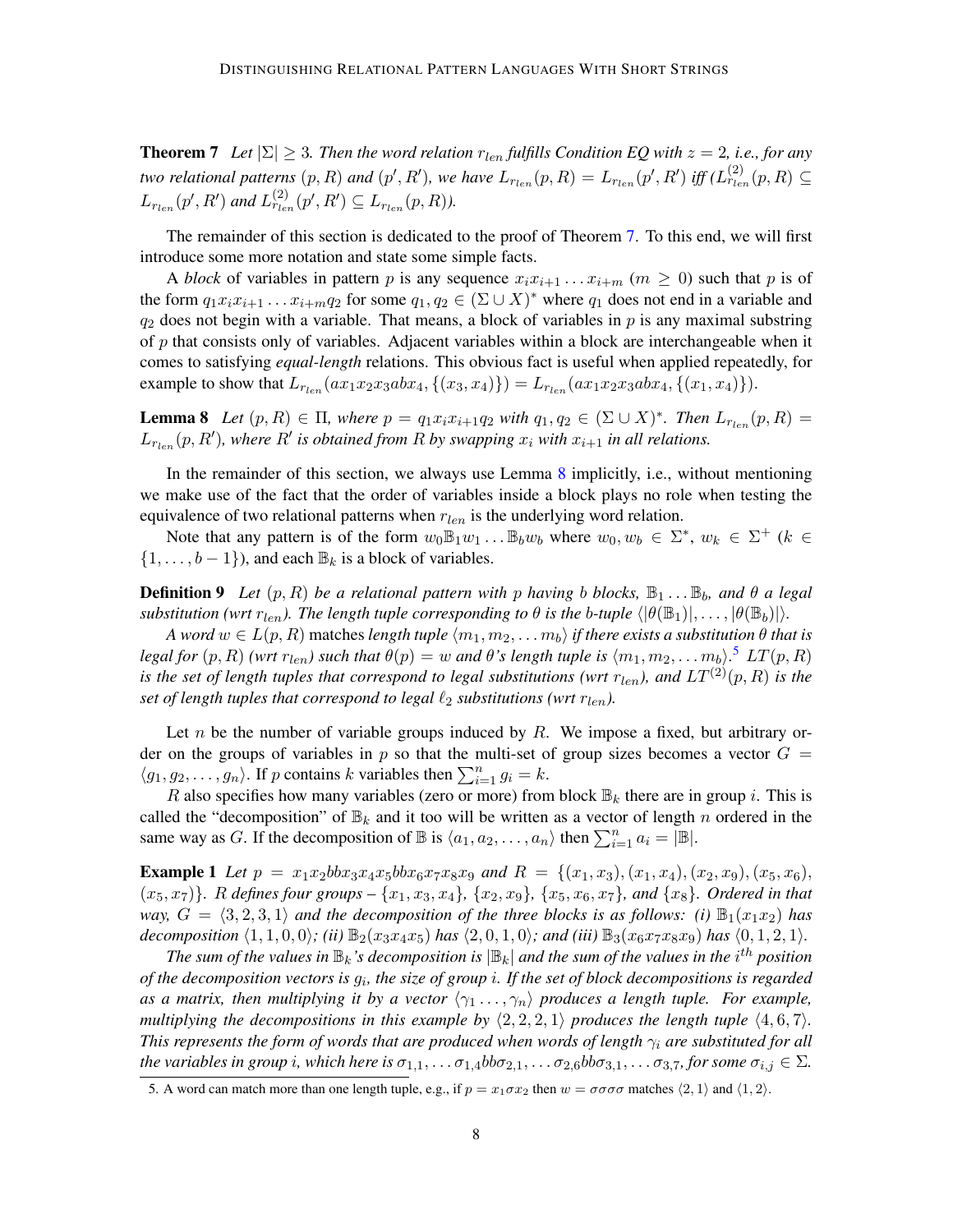**Lemma 10** Let  $(p, R) \in \Pi$  with p having b blocks,  $\mathbb{B}_1 \dots \mathbb{B}_b$ , n the number of variable groups *induced by* R, and  $\langle a_{k,1}, a_{k,2}, \ldots, a_{k,n} \rangle$  the decomposition of block  $\mathbb{B}_k$ . Then  $\langle m_1, m_2, \ldots, m_b \rangle \in$  $LT(p, R)$  *iff for each*  $i \in \{1, ..., n\}$  *there exists*  $\gamma_i \geq 0$  *such that for all*  $k \in \{1, ..., b\}$ ,  $m_k =$  $|\mathbb{B}_k| + \sum_{i=1}^n \gamma_i a_{k,i}$ .

Proof Immediate from the definitions of length tuple and decomposition of a block.

Our argument for the proof of Theorem [7](#page-6-3) can be summarized as follows. First, due to Propo-sition [6,](#page-6-4) we only need to prove the statement of Theorem [7](#page-6-3) for the case  $p = p'$ . In particular, we only need to prove that  $(L_{r_{len}}^{(2)}(p, R) \subseteq L_{r_{len}}(p, R')$  and  $L_{r_{len}}^{(2)}(p, R') \subseteq L_{r_{len}}(p, R)$  implies  $L_{r_{len}}(p, R) = L_{r_{len}}(p, R')$ . It turns out that we can prove a stronger statement, namely:

<span id="page-8-0"></span>
$$
L_{r_{len}}^{(2)}(p,R) \subseteq L_{r_{len}}(p,R') \Rightarrow L_{r_{len}}(p,R) \subseteq L_{r_{len}}(p,R'). \tag{1}
$$

П

Second, to obtain statement [\(1\)](#page-8-0), we will prove the following two claims:

1. If 
$$
|\Sigma|\geq 3
$$
 and  $L_{r_{len}}^{(2)}(p,R)\subseteq L_{r_{len}}(p,R')$ , then  $LT^{(2)}(p,R)\subseteq LT(p,R')$ . (Theorem 15.)

2. If  $LT^{(2)}(p, R) \subseteq LT(p, R')$ , then  $L_{r_{len}}(p, R) \subseteq L_{r_{len}}(p, R')$ . (Theorem [14.](#page-9-1))

Let  $p = w_0 \mathbb{B}_1 w_1 \dots w_{b-1} \mathbb{B}_b w_b$  be a pattern, where  $w_0, w_b \in \Sigma^*$ ,  $w_k \in \Sigma^+$  for each  $k \in \mathbb{R}$  $\{1,\ldots,b-1\}$ , and each  $\mathbb{B}_k$  is a block. Let  $(p,R), (p,R') \in \Pi$ , and n and n' be the number of variable groups induced by R and R' respectively. The decomposition of block  $\mathbb{B}_k$  by R is an *n*-tuple  $\langle a_{k,1}, \ldots, a_{k,n} \rangle$  and its decomposition by R' is an *n'*-tuple  $\langle a'_{k,1}, \ldots, a'_{k,n'} \rangle$ .

With b blocks, length tuples are b-tuples, and  $LT^{(2)}(p, R)$  will contain tuple  $\langle m_1, \ldots, m_b \rangle$  if  $\sum_{i=1}^{n} \gamma_i a_{k,i}$  (Lemma [10\)](#page-7-2). In particular, for each  $i \in \{1 \dots n\}$ ,  $LT^{(2)}(p, R)$  contains length tuple and only if there exist  $\gamma_1, \ldots, \gamma_n$  ( $\gamma_i \in \{0, 1\}$ ) such that for all  $k \in \{1 \ldots b\}$ ,  $m_k = |\mathbb{B}_k| +$  $\langle |\mathbb{B}_1| + a_{1,i}, \ldots, |\mathbb{B}_k| + a_{k,i}, \ldots, |\mathbb{B}_b| + a_{b,i} \rangle$  (obtained by setting  $\gamma_i = 1$  and  $\gamma_h = 0$  for all  $h \neq i$ ). We refer to this subset of  $LT^{(2)}(p, R)$  as  $LT^{(2)}_{base}(p, R)$ .

<span id="page-8-3"></span>**Lemma 11** Let  $(p, R), (p, R') \in \Pi$ . If  $LT^{(2)}_{base}(p, R) \subseteq LT(p, R')$ , then  $LT(p, R) \subseteq LT(p, R')$ .

**Proof** If  $LT_{base}^{(2)}(p, R) \subseteq LT(p, R')$  then for each  $i \in \{1 \dots n\}$  there exist  $\delta_{i,1}, ..., \delta_{i,n'} \in \mathbb{N}$  such that, for every  $k \in \{1...b\}$ ,  $|\mathbb{B}_k| + a_{k,i} = |\mathbb{B}_k| + \sum_{j=1}^{n'} \delta_{i,j} a'_{k,j}$ , i.e.  $a_{k,i} = \sum_{j=1}^{n'} \delta_{i,j} a'_{k,j}$ .

If  $\langle m_1, \ldots, m_b \rangle$  is any length tuple in  $LT(p, R)$  then by Lemma [10](#page-7-2) there exist  $\gamma_1, \ldots, \gamma_n \in \mathbb{N}$ such that, for all  $k \in \{1, \ldots, b\}$ ,  $m_k = |\mathbb{B}_k| + \sum_{i=1}^n \gamma_i a_{k,i}$ . When  $LT_{base}^{(2)}(p, R) \subseteq LT(p, R')$ , we can substitute  $\sum_{j=1}^{n'} \delta_{i,j} a'_{k,j}$  for  $a_{k,i}$  in the summation term to get  $\sum_{i=1}^{n} \gamma_i (\sum_{j=1}^{n'} \delta_{i,j} a'_{k,j}) =$  $\sum_{i=1}^{n}$  $j=1 \sum_{j=1}^n \gamma_i \delta_{i,j} a'_{k,j} = \sum_{j=1}^{n'} \beta_j a'_{k,j}$ , where  $\beta_j = \sum_{i=1}^n \gamma_i \delta_{i,j} \geq 0$ . In other words,  $m_k =$  $|\mathbb{B}_k| + \sum_{j=1}^{n'} \beta_j a'_{k,j}$ , and therefore (Lemma [10\)](#page-7-2)  $\langle m_1, \ldots, m_b \rangle \in LT(p, R')$ , as required.

The proof of the following lemma is detailed in Appendix [A.](#page-13-14)

<span id="page-8-2"></span><span id="page-8-1"></span><sup>6.</sup>  $1 + \delta_{i,j}$  is the length of the words substituted for the variables in R''s group j in order to produce the length tuple  $\langle |\mathbb{B}_1| + a_{1,i}, \ldots, |\mathbb{B}_k| + a_{k,i}, \ldots, |\mathbb{B}_b| + a_{b,i} \rangle.$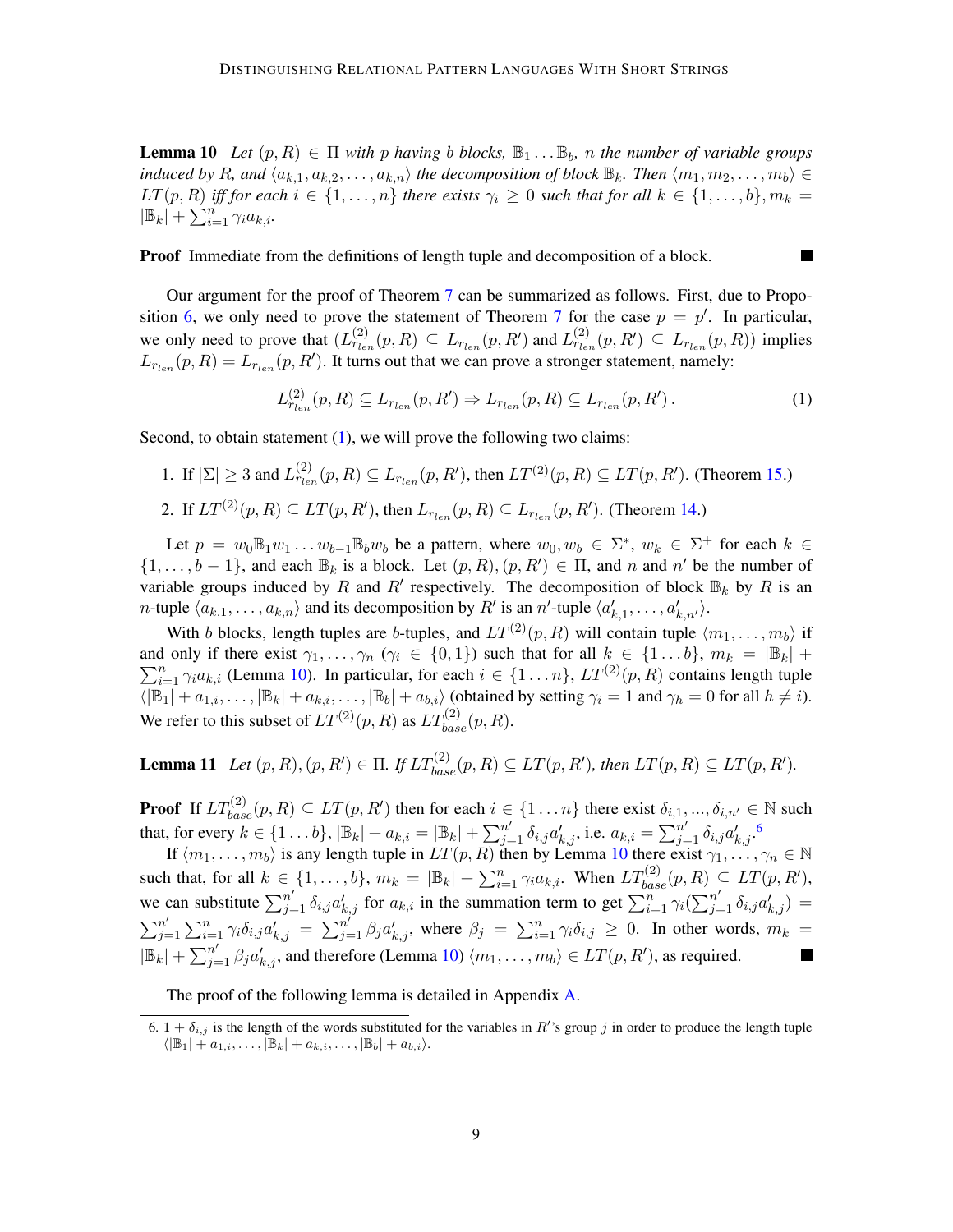**Lemma 12** Let  $(p, R) \in \Pi$ , where  $p = w_0 \mathbb{B}_1 w_1 \mathbb{B}_2 w_2 \dots \mathbb{B}_b w_b$ , for some  $w_0, w_b \in \Sigma^*$ ,  $w_k \in \Sigma^+$  $(k \in \{1, \ldots, b-1\})$ , and for some blocks  $\mathbb{B}_k$  of variables. Then

$$
L_{r_{len}}(p,R)=\bigcup_{\langle m_1,m_2,\ldots m_b\rangle\in LT(p,R)}\{w_0\Sigma^{m_1}w_1\Sigma^{m_2}w_2\ldots\Sigma^{m_b}w_b\}.
$$

<span id="page-9-2"></span>**Corollary 13** Let  $(p, R), (p, R') \in \Pi$ . If  $LT(p, R) \subseteq LT(p, R')$  then  $L_{r_{len}}(p, R) \subseteq L_{r_{len}}(p, R')$ .

Proof Immediate from Lemma [12.](#page-8-2)

The next result follows directly from the combination of Lemma [11](#page-8-3) and Corollary [13.](#page-9-2)

<span id="page-9-1"></span>**Theorem 14** Let  $(p, R), (p, R') \in \Pi$ . If  $LT_{base}^{(2)}(p, R) \subseteq LT(p, R')$  then  $L_{r_{len}}(p, R) \subseteq L_{r_{len}}(p, R')$ .

The only step that remains to establish Theorem [7](#page-6-3) is proving the following theorem.

<span id="page-9-0"></span>**Theorem 15** *Suppose*  $|\Sigma| \geq 3$ *, and let*  $(p, R), (p, R') \in \Pi$ *. If*  $L_{r_{len}}^{(2)}(p, R) \subseteq L_{r_{len}}(p, R')$  then  $LT_{base}^{(2)}(p, R) \subseteq LT(p, R').$ 

**Proof** Let  $p = w_0 \mathbb{B}_1 w_1 \mathbb{B}_2 w_2 ... \mathbb{B}_b w_b$ , for some  $w_0, w_b \in \Sigma^*$ ,  $w_k \in \Sigma^+$  ( $k \in \{1, ..., b-1\}$ ), and for some blocks  $\mathbb{B}_k$  of variables. Suppose  $L_{r_{len}}^{(2)}(p, R) \subseteq L_{r_{len}}(p, R')$  and  $\langle m_1, \ldots, m_b \rangle \in$  $LT_{base}^{(2)}(p, R)$ . We need to show that  $\langle m_1, \ldots, m_b \rangle \in LT(p, R').$ 

To this end, fix a legal  $\ell_2$ -substitution  $\theta$  for  $(p, R)$  wrt  $r_{len}$ , with the length tuple  $\langle m_1, \ldots, m_b \rangle$ . Specifically, choose  $\theta$  in a way that, for all k, the block  $\mathbb{B}_k$  is replaced with  $a_k^{m_k}$ , where  $a_k \in \Sigma$  is any symbol different from the first symbol in  $w_k$  as well as from the last symbol in  $w_{k-1}$ . This is possible since  $|\Sigma| \ge 3$ . Let  $w = \theta(p)$ . Since  $w \in L_{r_{len}}^{\{2\}}(p, R)$ , we have  $w \in L_{r_{len}}(p, R')$ . Hence, there is a substitution  $\theta'$  that is legal for  $(p, R')$  wrt  $r_{len}$  and satisfies  $\theta'(p) = w$ .

First, note that  $w_0a_1^{m_1}$  must be a prefix of  $\theta'(w_0\mathbb{B}_1)$ . This is because  $a_1$  is different from the first symbol in  $w_1$ , which is the symbol following  $\theta'(w_0 \mathbb{B}_1)$  in w. Second, we argue that  $w_0 a_1^{m_1} w_1 a_2^{m_2}$ is a prefix of  $\theta'(w_0 \mathbb{B}_1 w_1 \mathbb{B}_2)$ . To see this, note that  $w_0 a_1^{m_1} w_1$  is a prefix of  $\theta'(w_0 \mathbb{B}_1 w_1)$ . So, the replacement  $\theta'$  makes for  $\mathbb{B}_2$  begins somewhere after  $w_0 a_1^{m_1} w_1$  in w. Then it cannot end before the end of  $w_0 a_1^{m_1} w_1 a_2^{m_2}$  in w, since otherwise  $w_2$  would start with  $a_2$ . We apply the same argument in-2 ductively to obtain that  $w_0 a_1^{m_1} w_1 a_2^{m_2} \dots w_{k-1} a_k^{m_k}$  is a prefix of  $\theta'(w_0 \mathbb{B}_1 w_1 \mathbb{B}_2 \dots w_{k-1} \mathbb{B}_k)$  for all  $k \in \{1, \ldots, b\}$ . Analogously, one can argue that  $a_k^{m_k} w_k \ldots a_b^{m_b} w_b$  is a suffix of  $\theta'(\mathbb{B}_k w_k \ldots \mathbb{B}_b w_b)$ for all  $k \in \{1, \ldots, b\}$ . Together, these statements imply that  $\theta'(\mathbb{B}_k) = \theta(\mathbb{B}_k)$  for all  $k \in \{1, \ldots, b\}$ . Therefore  $\langle m_1, \ldots, m_b \rangle$  is also the length tuple associated with  $\theta'$ , and thus  $\langle m_1, \ldots, m_b \rangle \in$  $LT(p, R')$  as required.

A closer inspection of our proofs shows that not all legal  $\ell_2$ -substitutions for two relational patterns  $(p, R)$ ,  $(p, R')$  are relevant for testing their equivalence wrt  $r_{len}$ . In fact, one can associate with each group of variables a word of length 2 and a word of length 1. Then one only ever needs to check legal substitutions that replace (i) variables *inside* a group with its associated word of length 2, and (ii) variables *outside* that group with its associated word of length 1. The number of such substitutions is only linear in the number of groups in p, and thus linear in the length of p. If all the resulting words for  $(p, R)$  belong to  $L_{r_{len}}(p, R')$ , then  $L_{r_{len}}(p, R) \subseteq L_{r_{len}}(p, R')$ . To sum up: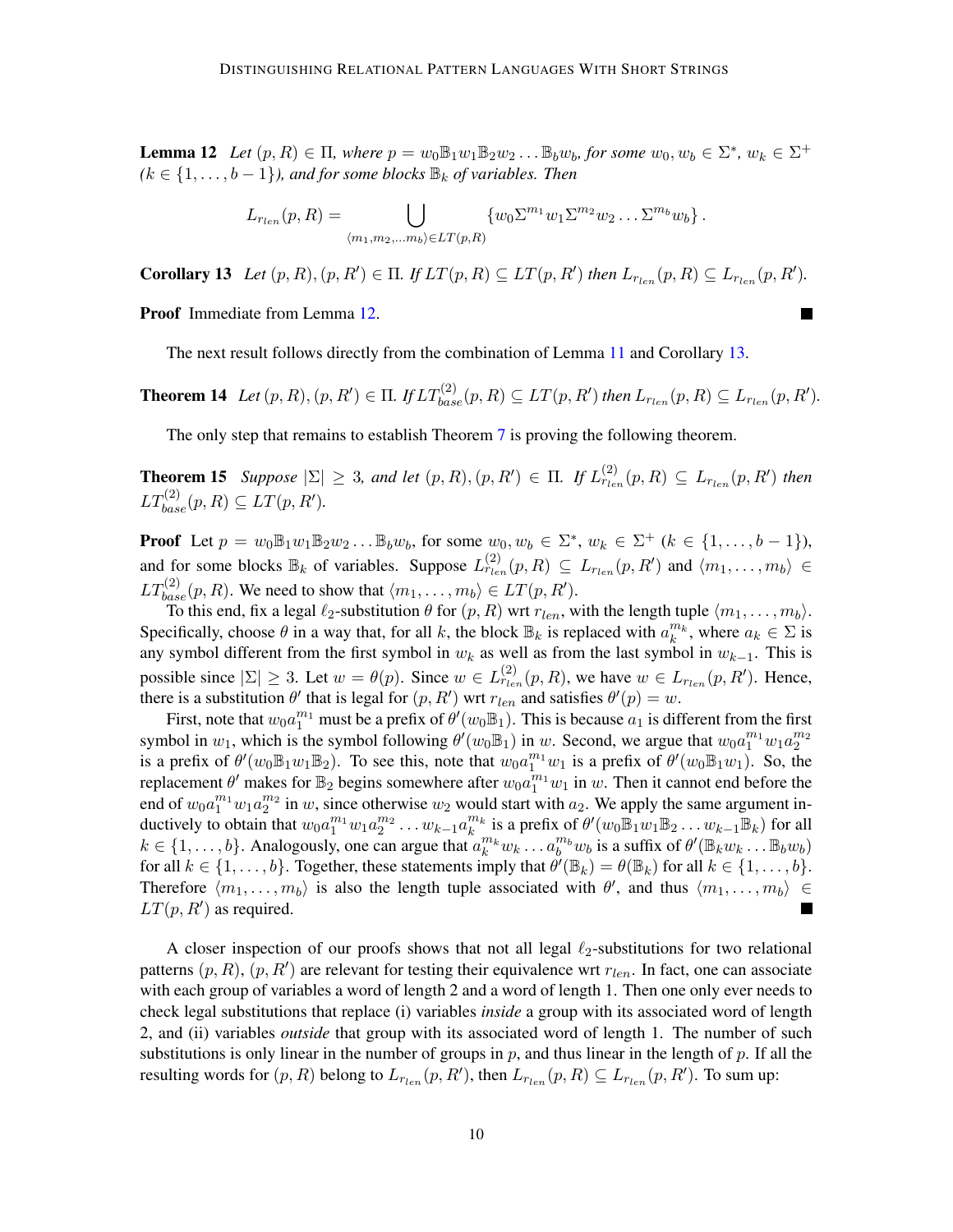**Corollary 16** *Let*  $|\Sigma| \geq 3$ *. Then there is a computable mapping that assigns every relational* pattern  $(p, R)$  a set  $S(p, R) \subseteq L_{r_{len}}^{(2)}(p, R)$  such that the following properties hold.

- *1. For any*  $(p, R) \in \Pi$ , the cardinality  $|S(p, R)|$  is linear in  $|p|$ .
- 2. For any  $(p, R), (p', R') \in \Pi$ , we have  $L_{r_{len}}(p, R) = L_{r_{len}}(p', R')$  iff  $S(p, R) \subseteq L_{r_{len}}(p', R')$  $and S(p', R') \subseteq L_{r_{len}}(p, R)$ .

Using the same argument as in the proof of Theorem [4,](#page-5-1) we obtain the following corollary, which states intuitively that relational pattern languages over the *equal-length* relation can be learned in the non-clashing teaching model using *linear-size teaching sets* consisting of *"short" words*.

**Corollary 17** Let  $|\Sigma| \geq 3$ . Then the class  $\{L_{r_{len}}(p,R) \mid (p,R) \text{ is a relational pattern}\}$  has a *system of non-clashing teaching sets such that the non-clashing teaching set assigned to a language*  $L(p, R)$  *is of size*  $O(|p|)$  *and contains only words of length at most*  $2|p|$ *.* 

#### <span id="page-10-0"></span>6. The Reversal Relation

As explained in Section [4,](#page-6-0) the word relation  $r_{rev}$  does not satisfy Condition EQ with  $z = 1$ . The question for the smallest z such that  $r_{rev}$ , z fulfill Condition EQ is not resolved in our paper. We conjecture that  $z = 2$  suffices when the underlying alphabet  $\Sigma$  has at least 5 symbols. By contrast, if  $|\Sigma| = 2$ , not even  $z = 3$  is sufficient, as the next theorem shows.

<span id="page-10-1"></span>**Theorem 18** Suppose  $|\Sigma| = 2$ . Then there exists a pattern p and relations R, R' such that  $L_{r_{rev}}^{(3)}(p, R) \subseteq L_{r_{rev}}(p, R')$  and  $L_{r_{rev}}^{(3)}(p, R') \subseteq L_{r_{rev}}(p, R)$ , yet  $L_{r_{rev}}(p, R) \neq L_{r_{rev}}(p, R').$ 

**Proof** Let  $\Sigma = \{a, b\}$  and let  $p = v_1$  aa x aa  $v_2$  aa y a  $v_3 z v_4$ , where  $x, y, z, v_i \in X$ ,  $a \in \Sigma$ ,  $R = \{(x, z), (z, y)\}\$ , and  $R' = \{(x, y), (z, y)\}\$ . Legal substitutions for  $(p, R)$  replace x and y with the same word and z with its reversal, while those for  $(p, R')$  replace x and z with the same word and y with its reversal. It remains to verify that (i)  $L_{r_{rev}}^{(3)}(p, R) \subseteq L_{r_{rev}}(p, R')$ , and (ii)  $L_{r_{rev}}^{(3)}(p, R') \subseteq$  $L_{r_{rev}}(p, R)$ , while (iii)  $L_{r_{rev}}(p, R) \neq L_{r_{rev}}(p, R')$ . The details are given in Appendix [B.](#page-14-0) ٦

By Proposition [6,](#page-6-4) two relational patterns  $(p, R)$ ,  $(p', R')$  are non-equivalent under  $r_{rev}$  if  $p \neq$ p'; and this is already verified by testing  $\ell_1$ -substitutions for  $(p, R)$  and  $(p', R')$ . So, as in the case of the *equal-length* relation, also for the *reversal* relation the only non-trivial cases of the equivalence problem are those with two relational patterns using the same pattern string  $p$  but two different relation sets R and R'. The two relational patterns  $(p, R)$  and  $(p, R')$  used in the proof of Theorem [18](#page-10-1) have the interesting property that the relation sets  $R$  and  $R'$  have exactly the same groups of variables: both have the group  $\{x, y, z\}$  as well as singleton groups for the remaining variables. It turns out that cases in which the two relational patterns have identical groups are the only ones that will require more than  $\ell_1$ -substitutions to decide equivalence wrt  $r_{rev}$ . In particular, under the relation  $r_{rev}$ , two relational patterns  $(p, R)$  and  $(p, R')$  induce exactly the same groups of variables unless their semantic difference is already witnessed by legal  $\ell_1$ -substitutions:

<span id="page-10-2"></span>**Proposition 19** Let  $(p, R)$  and  $(p, R')$  be two relational patterns. Let  $r_{rev}$  be the underlying word relation. Then  $(L_{r_{rev}}^{(1)}(p, R) \subseteq L_{r_{rev}}(p', R')$  and  $L_{r_{rev}}^{(1)}(p', R') \subseteq L_{r_{rev}}(p, R)$  implies that every group of variables in  $(p, R)$  is a group of variables in  $(p, R')$  and vice versa.

The proof is straightforward and given in Appendix [C.](#page-16-1)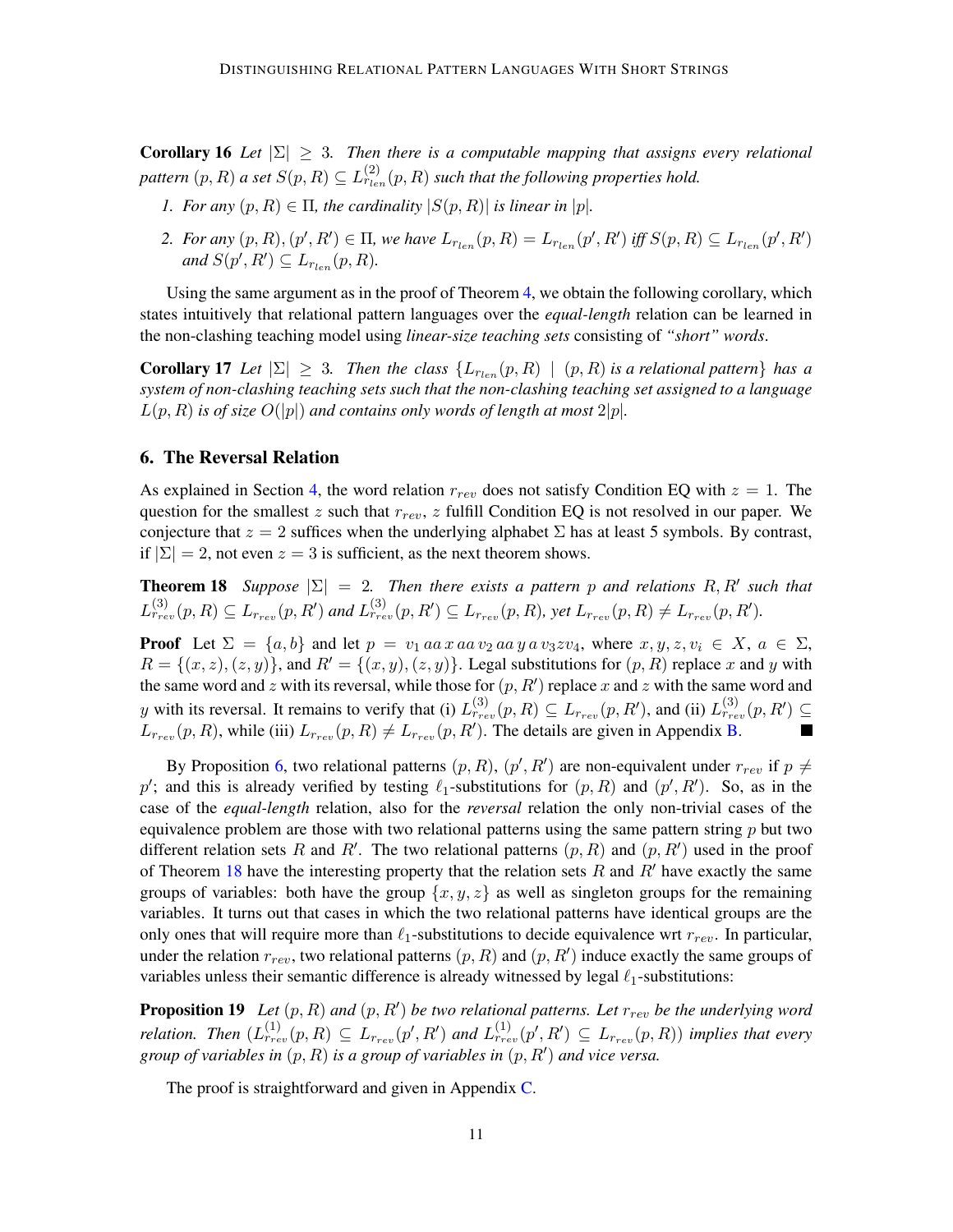## <span id="page-11-0"></span>7. A Note on Erasing Pattern Languages

In this paper, we studied only non-erasing relational pattern languages, i.e., substitutions that replace some variables with the empty string are forbidden. When loosening this constraint, one obtains a negative result on the analog of Condition EQ for the erasing case. This is observed already when using *equality* as the underlying word relation r. For this purpose, we extend the definition of substitution to map to  $\Sigma^*$  instead of just  $\Sigma^+$ , and we denote the corresponding (erasing) language of a relational pattern  $(p, R)$  over word relation r by  $L_{\ast,r}(p, R)$ . Likewise the notion of  $\ell_z$ -substitution is extended to that of an  $\ell_z^*$ -substitution. The latter replaces each variable by a word whose length is in  $\{0, 1, \ldots, z\}$  rather than just  $\{1, \ldots, z\}$ . The set of words generated from  $(p, R)$  by legal  $\ell_z^*$ -substitutions (wrt *r*) is denoted  $L_{*,r}^{(z)}(p, R)$ .

**Condition EQ\*.**  $L_{*,r}(p, R) = L_{*,r}(p', R')$  iff  $(L_{*,r}^{(z)}(p, R) ⊆ L_{*,r}(p', R')$  and  $L_{*,r}^{(z)}(p', R') ⊆$  $L_{*,r}(p, R)$ ), for all  $(p, R), (p, R') \in \Pi$ .

<span id="page-11-2"></span>**Theorem 20** *Let*  $|\Sigma| \in \{2, 3, 4\}$ *. Then there is no*  $z \in \mathbb{N}$  *such that*  $r_{eq}$ *, z fulfill Condition EQ\*.* 

**Proof** Note that the class of all languages  $\{L_{*,r_{eq}}(p, R) \mid (p, R)$  is a relational pattern} is exactly the class of erasing pattern languages as introduced by [Shinohara](#page-13-1) [\(1982\)](#page-13-1). For  $|\Sigma| \in \{2, 3, 4\}$ , [Reidenbach](#page-13-5) [\(2008\)](#page-13-5) showed that this class does not possess a system of tell-tales.<sup>[7](#page-11-1)</sup> That means, assuming any enumeration  $(L_i)_{i\in\mathbb{N}}$  of the class of erasing pattern languages, there is no family  $(T_i)_{i \in \mathbb{N}}$  such that, for all  $i \in \mathbb{N}$ , (i)  $T_i \subseteq L_i$ , and (ii) there is no  $j \in \mathbb{N}$  with  $T_i \subseteq L_j \subset L_i$ .

Now suppose there were a  $z \in \mathbb{N}$  such that  $r_{eq}$ ,  $z$  fulfill Condition EQ\*. We claim that mapping each  $L_{*,r_{eq}}(p,R)$  to the finite set  $T_{(p,R)}=L_{*,r_{eq}}^{(z)}(p,R)$  would then yield a system of tell-tales for the class of erasing pattern languages. Clearly, (i)  $T_{(p,R)} \subseteq L_{*,r_{eq}}(p,R)$ . To show (ii), suppose there is some  $(p', R')$  such that  $T_{(p,R)} \subseteq L_{*,r_{eq}}(p', R') \subset L_{*,r_{eq}}(p, R)$ . This implies  $L_{*,r_{eq}}^{(z)}(p', R') =$  $T_{(p',R')} \subseteq L_{*,r_{eq}}(p,R)$ , so that we have both  $L_{*,r_{eq}}^{(z)}(p,R) \subseteq L_{*,r_{eq}}(p',R')$  and  $L_{*,r_{eq}}^{(z)}(p',R') \subseteq$  $L_{*,reg}(p, R)$ . By Condition EQ<sup>\*</sup>, we obtain  $L_{*,reg}(p, R) = L_{*,reg}(p', R')$ , so that (ii) is fulfilled. Thus, there is a system of tell-tales for the class of erasing pattern languages, in contradiction to Reidenbach's result. Therefore, there is no  $z \in \mathbb{N}$  such that  $r_{eq}$ , z fulfill Condition EQ\*.

## 8. Conclusions

With Condition EO, we formulated a property that is of relevance for the design of efficient standardized tests for the equivalence of relational pattern languages, for the construction of tell-tale sets in learning in the limit (see Theorem [20\)](#page-11-2), as well as for the design of small teaching sets consisting of simple examples. It was shown that substitutions replacing variables with at most two characters suffice for testing the equivalence of patterns under the *equal-length* relation, for alphabets of size at least 3, while not even three characters are enough under the *reversal* relation when the alphabet is binary. The connection to tell-tales further provided a negative result on erasing pattern languages. We conjecture that the *reversal* relation satisfies Condition EQ with  $z = 2$  when the alphabet has at least 5 symbols. That the alphabet size is critical for statements on pattern languages or for the simplicity of their proofs is not uncommon [\(Bayeh et al.,](#page-12-6) [2020;](#page-12-6) [Reidenbach,](#page-13-5) [2008;](#page-13-5) [Nessel and Lange,](#page-13-15) [2005\)](#page-13-15); our results suggest similar issues for relational patterns.

<span id="page-11-1"></span><sup>7.</sup> The notion of tell-tale was introduced by [Angluin](#page-12-13) [\(1980b\)](#page-12-13) in the context of characterizing classes of languages that are learnable in Gold's model of identification in the limit from positive data.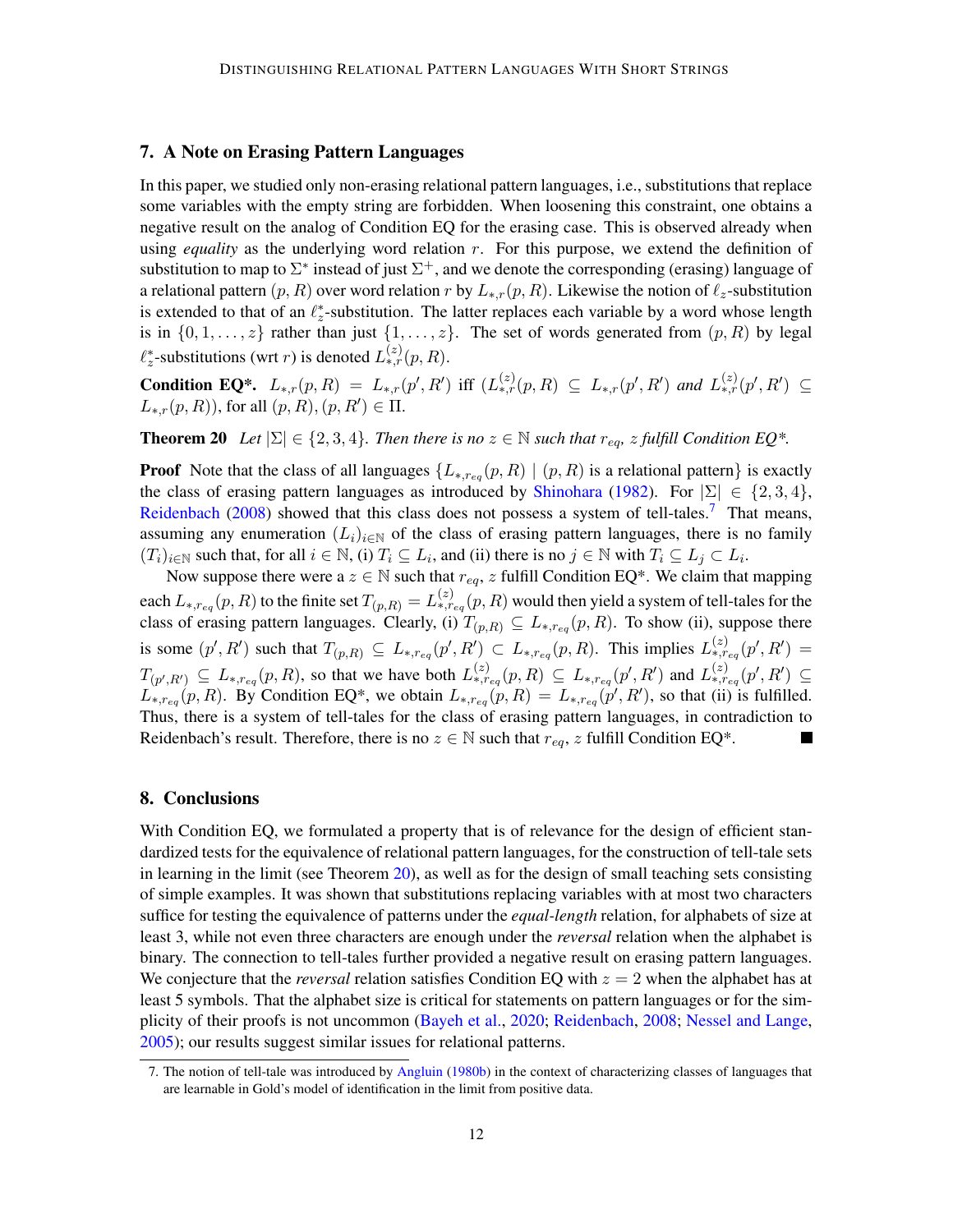## Acknowledgments

This research was supported through the Alberta Machine Intelligence Institute (Amii), through the NSERC Discovery Grants program, through the NSERC Canada Research Chairs program, as well as through the Canada CIFAR AI Chairs program. Moreover, the authors thank the anonymous reviewers for comments that helped improve the presentation of this paper.

## **References**

- <span id="page-12-10"></span>E. Alanazi, M. Mouhoub, and S. Zilles. The complexity of exact learning of acyclic conditional preference networks from swap examples. *Artif. Intell.*, 278, 2020.
- <span id="page-12-0"></span>D. Angluin. Finding patterns common to a set of strings. *J. Comput. Syst. Sci.*, 21:46–62, 1980a.
- <span id="page-12-13"></span>D. Angluin. Inductive inference of formal languages from positive data. *Inform. Control*, 45:117– 135, 1980b.
- <span id="page-12-5"></span>D. Angluin. Queries and concept learning. *Machine Learning*, 2(4):319–342, 1988.
- <span id="page-12-1"></span>S. Arikawa, S. Miyano, A. Shinohara, S. Kuhara, Y. Mukouchi, and T. Shinohara. A machine discovery from amino acid sequences by decision trees over regular patterns. *New Generation Comput.*, 11:361–375, 1993.
- <span id="page-12-2"></span>P. Barceló, L. Libkin, A. Widjaja Lin, and P.T. Wood. Expressive languages for path queries over graph-structured data. *ACM Trans. Database Syst.*, 37(4):31, 2012.
- <span id="page-12-6"></span>F. Bayeh, Z. Gao, and S. Zilles. Finitely distinguishable erasing pattern languages. *Theor. Comput. Sci.*, 808:38–73, 2020.
- <span id="page-12-11"></span>F. Cicalese, S. Filho, E.S. Laber, and M. Molinaro. Teaching with limited information on the learner's behaviour. In *Proc. 37th Intl. Conf. on Machine Learning (ICML)*, pages 2016–2026, 2020.
- <span id="page-12-3"></span>R. Clifford, A. Wettroth Harrow, A. Popa, and B. Sach. Generalised matching. In *SPIRE*, pages 295–301. Springer, 2009.
- <span id="page-12-12"></span>S. Dasgupta, D. Hsu, S. Poulis, and X. Zhu. Teaching a black-box learner. In *Proc. 36th Intl. Conf. on Machine Learning (ICML)*, pages 1547–1555, 2019.
- <span id="page-12-9"></span>C. de la Higuera. Characteristic sets for polynomial grammatical inference. *Mach. Learn.*, 27(2): 125–138, 1997.
- <span id="page-12-8"></span>D. Freydenberger and D. Reidenbach. Bad news on decision problems for patterns. *Inf. Comput.*, 208:83–96, 2010.
- <span id="page-12-7"></span>Z. Gao, Z. Mazadi, R. Meloche, H.U. Simon, and S. Zilles. Distinguishing pattern languages with membership examples. *Inf. Comput.*, 256:348–371, 2017.
- <span id="page-12-4"></span>M. Geilke and S. Zilles. Learning relational patterns. In *ALT*, pages 84–98, 2011.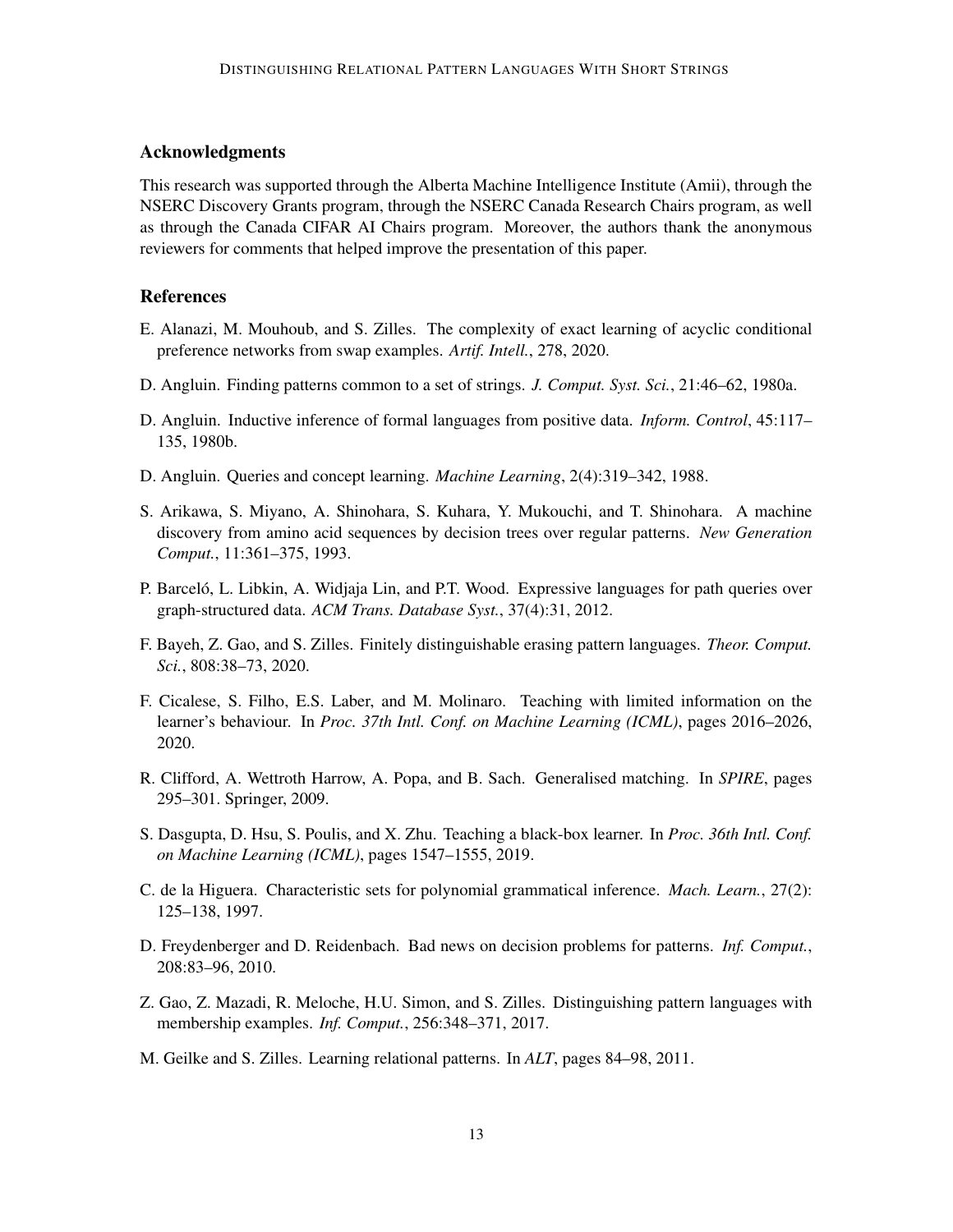- <span id="page-13-2"></span>M. Geilke and S. Zilles. Polynomial-time algorithms for learning typed pattern languages. In *LATA*, pages 277–288, 2012.
- <span id="page-13-11"></span>E.M. Gold. Language identification in the limit. *Inform. Control*, 10:447–474, 1967.
- <span id="page-13-9"></span>S.A. Goldman and M.J. Kearns. On the complexity of teaching. *J. Comput. Syst. Sci.*, 50:20–31, 1995.
- <span id="page-13-8"></span>S.A. Goldman and H.D. Mathias. Teaching a smarter learner. *J. Comput. Syst. Sci.*, 52(2):255–267, 1996.
- <span id="page-13-7"></span>D.G. Kirkpatrick, H.U. Simon, and S. Zilles. Optimal collusion-free teaching. In *Proceedings of the Intl. Conf. on Algorithmic Learning Theory (ALT)*, pages 506–528, 2019.
- <span id="page-13-3"></span>T. Koshiba. Typed pattern languages and their learnability. In *EuroCOLT*, pages 367–379. Springer, 1995.
- <span id="page-13-6"></span>S. Lange and S. Zilles. On the learnability of erasing pattern languages in the query model. In *Proceedings of the 14th International Conference on Algorithmic Learning Theory*, pages 129– 143, 2003.
- <span id="page-13-12"></span>F. Mansouri, Y. Chen, A. Vartanian, J. Zhu, and A. Singla. Preference-based batch and sequential teaching: Towards a unified view of models. In *Proc. 32nd Conf. on Neural Information Processing Systems (NeurIPS)*, pages 9199–9209, 2019.
- <span id="page-13-15"></span>J. Nessel and S. Lange. Learning erasing pattern languages with queries. *Theor. Comput. Sci.*, 348 (1):41–57, 2005.
- <span id="page-13-0"></span>R.P. Nix. Editing by example. *ACM Trans. Program. Lang. Syst.*, 7:600–621, 1985.
- <span id="page-13-5"></span>D. Reidenbach. Discontinuities in pattern inference. *Theor. Comput. Sci.*, 397:166–193, 2008.
- <span id="page-13-10"></span>A. Shinohara and S. Miyano. Teachability in computational learning. *New Generation Comput.*, 8: 337–347, 1991.
- <span id="page-13-1"></span>T. Shinohara. Polynomial time inference of extended regular pattern languages. In *RIMS Symposium on Software Science and Engineering*, pages 115–127, 1982.
- <span id="page-13-4"></span>K. Wright. Inductive identification of pattern languages with restricted substitutions. In *COLT*, pages 111–121, 1990.
- <span id="page-13-13"></span>X. Zhu, A. Singla, S. Zilles, and A.N. Rafferty. An overview of machine teaching. *ArXiv*, abs/1801.05927, 2018.

#### <span id="page-13-14"></span>Appendix A. Proof of Lemma [12](#page-8-2)

**Lemma 12** Let  $(p, R) \in \Pi$ , where  $p = w_0 \mathbb{B}_1 w_1 \mathbb{B}_2 w_2 \dots \mathbb{B}_b w_b$ , for some  $w_0, w_b \in \Sigma^*$ ,  $w_k \in \Sigma^+$  $(k \in \{1, \ldots, b-1\})$ , and for some blocks  $\mathbb{B}_k$  of variables. Then

$$
L_{r_{len}}(p,R)=\bigcup_{\langle m_1,m_2,\ldots m_b\rangle\in LT(p,R)}\{w_0\Sigma^{m_1}w_1\Sigma^{m_2}w_2\ldots\Sigma^{m_b}w_b\}\,.
$$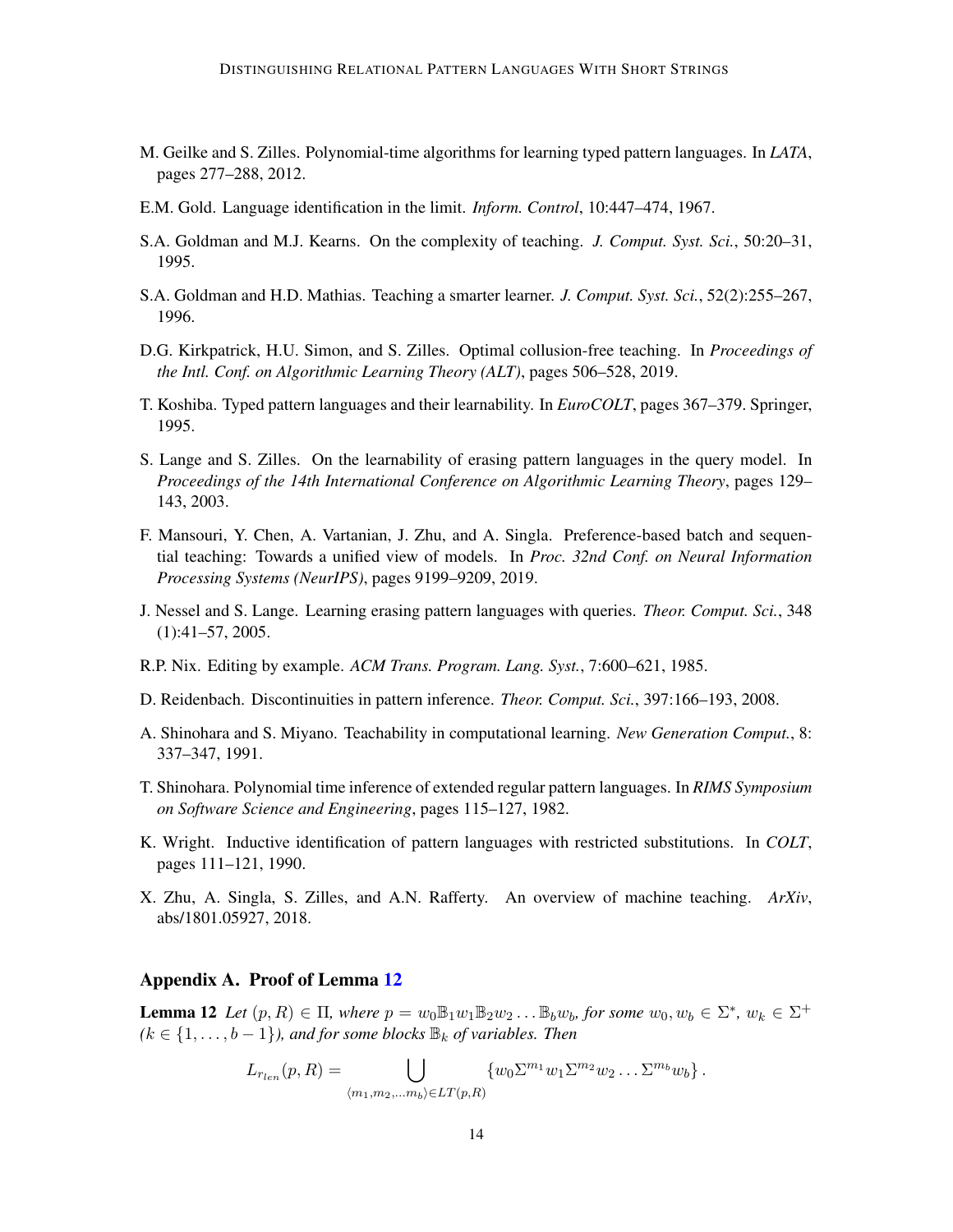**Proof** We first show that, if  $\langle m_1, m_2, \ldots m_b \rangle \in LT(p, R)$ , then  $\{w_0 \Sigma^{m_1} w_1 \Sigma^{m_2} w_2 \ldots \Sigma^{m_b} w_b\} \subseteq$  $L_{r_{len}}(p,R).$ 

To this end, let w be any word in  $\{w_0 \Sigma^{m_1} w_1 \Sigma^{m_2} w_2 \dots \Sigma^{m_b} w_b\}$ . We need to show  $w \in$  $L_{T_{len}}(p, R)$ , i.e. that there is a legal substitution  $\theta$  of  $(p, R)$  such that  $\theta(p) = w$ .

Let n be the number of variable groups induced by R. Consider any block of variables  $\mathbb{B}_k =$  $x_{k,1}x_{k,2} \ldots x_{k,|\mathbb{B}_k|}$  and let  $\langle a_{k,1}, \ldots, a_{k,n} \rangle$  be R's decomposition of  $\mathbb{B}_k$ . In particular, R stipulates for each legal substitution  $\theta$  under  $r_{len}$ , that  $|\theta(x_{k,1})| = |\theta(x_{k,2})| = ... |\theta(x_{k,a_{k,1}})|$ , that  $|\theta(x_{k,a_{k,1}+1})| = |\theta(x_{k,a_{k,1}+2})| = \dots |\theta(x_{k,a_{k,1}+a_{k,2}})|$ , and so on. (Note that we here implicitly use Lemma [8](#page-7-0) in order to shuffle the variables in a block into homogeneous groups without affecting the resulting language.)

Because  $\langle m_1, m_2, \ldots m_b \rangle \in LT(p, R)$ , there exist  $\gamma_i \geq 1$   $(i \in \{1 \ldots n\})$  such that, for all  $k \in$  $\{1,\ldots,b\}$ ,  $m_k = \sum_{i=1}^n \gamma_i a_{k,i}$ . Any substitution  $\theta$  that, for all  $k \in \{1,\ldots,b\}$ , substitutes a word of length  $\gamma_1$  for variables  $x_{k,1}, \ldots x_{k,a_{k,1}}$ , a word of length  $\gamma_2$  for variables  $x_{k,a_{k,1}+1}, \ldots x_{k,a_{k,1}+a_{k,2}}$ , etc., will satisfy the constraints in R and have the length tuple  $\langle m_1, m_2, \ldots m_b \rangle$ .

All that remains to be shown is that there exists such a  $\theta$  that produces w when applied to p. But this is obvious because there are no constraints on the  $\theta$  other than the length constraints just described.

Because w matches length tuple  $\langle m_1, m_2, \ldots, m_b \rangle$  the section of w that corresponds to  $\mathbb{B}_k =$  $x_{k,1}x_{k,2} \ldots x_{k,|\mathbb{B}_k|}$  begins at position  $\alpha_k = (\sum_{j=0}^{k-1} |w_j|) + (\sum_{j=1}^{k-1} m_j) + 1$ . The following mapping  $\theta$  therefore satisfies the constraints in R and will generate w:

•  $\theta(x_{k,1}) = w_{\alpha_k}, w_{\alpha_k+1}, \ldots, w_{\alpha_k+\gamma_1-1}$ 

• 
$$
\theta(x_{k,2}) = w_{\alpha_k + \gamma_1}, w_{\alpha_k + \gamma_1 + 1}, \ldots, w_{\alpha_k + 2\gamma_1 - 1}
$$

 $\bullet$  ...

• 
$$
\theta(x_{k,a_{k,1}}) = w_{\alpha_k + (a_{k,1}-1)\gamma_1}, w_{\alpha_k + (a_{k,1}-1)\gamma_1 + 1}, \ldots, w_{\alpha_k + a_{k,1}\gamma_1 - 1}
$$

•  $\theta(x_{k,a_{k,1}+1}) = w_{\alpha_k+a_{k,1}\gamma_1}, w_{\alpha_k+a_{k,1}\gamma_1+1}, \ldots, w_{\alpha_k+a_{k,1}\gamma_1+\gamma_2-1}$ 

The opposite inclusion  $(L_{r_{len}}(p, R) \subseteq \bigcup_{\langle m_1,m_2,...m_b\rangle \in LT(p, R)} \{w_0\Sigma^{m_1}w_1\Sigma^{m_2}w_2...\Sigma^{m_b}w_b\})$ follows from the fact that  $w \in L_{r_{len}}(p,Q)$  implies that w matches at least one length tuple in  $LT(p,Q)$ .

#### <span id="page-14-0"></span>Appendix B. Proof of Theorem [18](#page-10-1)

**Theorem 18** *Suppose*  $|\Sigma| = 2$ . *Then there exists a pattern p and relations R, R' such that*  $L_{r_{rev}}^{(3)}(p, R) \subseteq L_{r_{rev}}(p, R')$  and  $L_{r_{rev}}^{(3)}(p, R') \subseteq L_{r_{rev}}(p, R)$ , yet  $L_{r_{rev}}(p, R) \neq L_{r_{rev}}(p, R').$ 

**Proof** Let  $\Sigma = \{a, b\}$  and let

$$
p = v_1 \, aa \, x \, aa \, v_2 \, aa \, y \, a \, v_3 z v_4 \,,
$$

where  $x, y, z, v_i \in X$ ,  $a \in \Sigma$ ,  $R = \{(x, z), (z, y)\}\$ , and  $R' = \{(x, y), (z, y)\}\$ . Note that legal substitutions for  $(p, R)$  replace x and y with the same word and z with its reversal, while legal substitutions for  $(p, R')$  replace x and z with the same word and y with its reversal.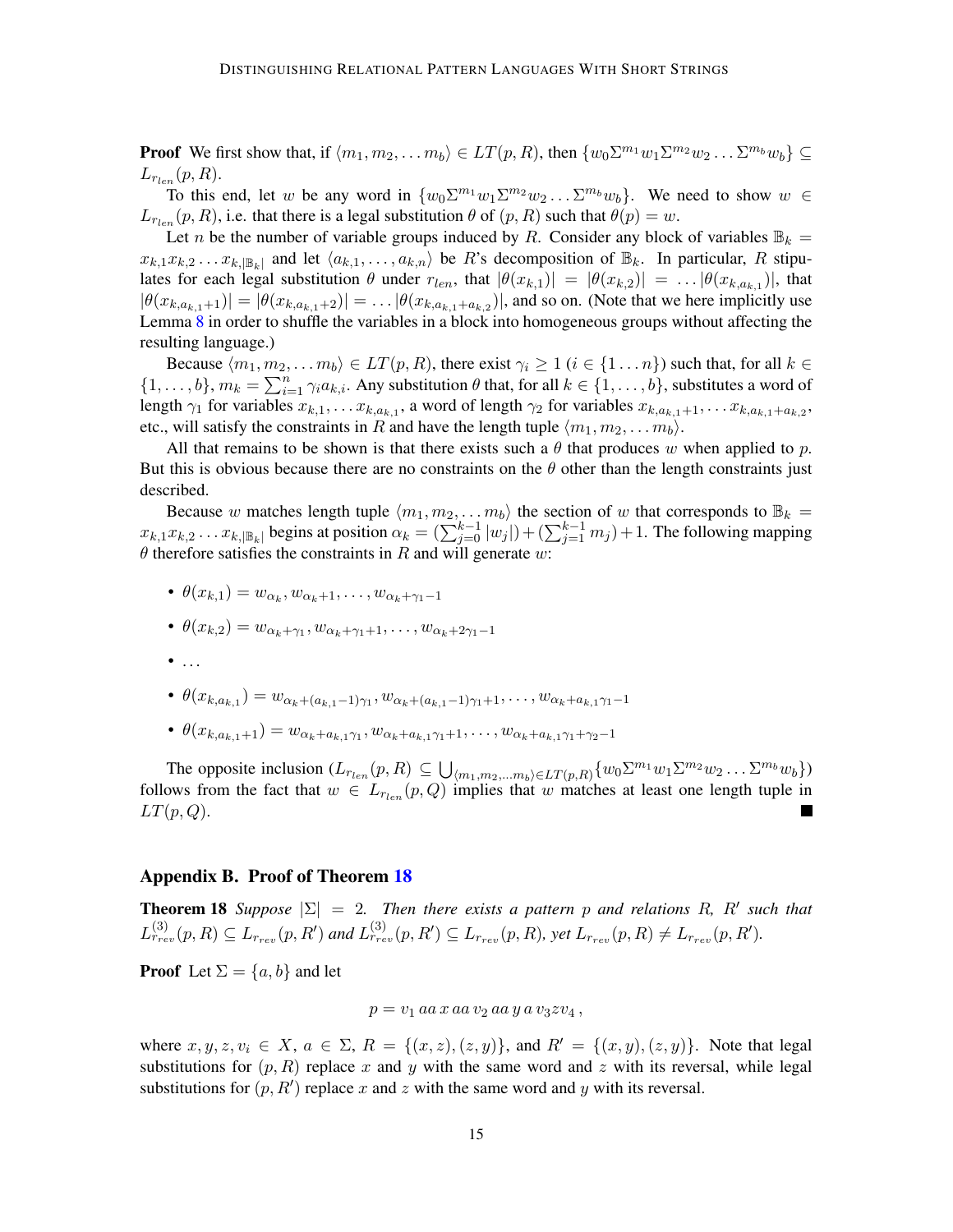It remains to verify that (i)  $L_{r_{rev}}^{(3)}(p, R) \subseteq L_{r_{rev}}(p, R')$ , and (ii)  $L_{r_{rev}}^{(3)}(p, R') \subseteq L_{r_{rev}}(p, R)$ , while (iii)  $L_{r_{rev}}(p, R) \neq L_{r_{rev}}(p, R').$ 

We begin by showing part (i). Any legal  $\ell_3$ -substitution  $\theta$  for  $(p, R)$  that replaces x with a palindrome is clearly also legal for  $(p, R')$ , so the only non-trivial cases are  $\theta(x) = abb$ ,  $\theta(x) = aab$ ,  $\theta(x) = baa, \theta(x) = bba, \theta(x) = ab$ , and  $\theta(x) = ba$ .

When  $\theta(x) = abb$ ,  $\theta(p, R) = w = w_1aa|abb|aaw_2aa|abb|aw_3|bba|w_4$ , where  $\theta(v_i) = w_i$ , and the boxes indicate the locations of  $\theta(x)$ ,  $\theta(y)$ , and  $\theta(z)$  in w. A substitution  $\theta'$  that is legal for  $(p, R')$  and produces w is the following:  $\theta'(v_1) = w_1 a, \theta'(x) = bb, \theta'(v_2) = w_2 a, \theta'(y) = bb$ ,  $\theta'(v_3) = w_3, \theta'(z) = bb$ , and  $\theta'(v_4) = aw_4$ .

When  $\theta(x) = aab$ ,  $\theta(p, R) = w = w_1aa|aa b|aaw_2aa|aa b|aw_3|baa|w_4$ , where  $\theta(v_i) = w_i$ . A substitution  $\theta'$  that is legal for  $(p, R')$  and produces w is the following:  $\theta'(v_1) = w_1aa, \theta'(x) = b$ ,  $\theta'(v_2) = w_2aa, \theta'(y) = b, \theta'(v_3) = w_3, \theta'(z) = b, \text{ and } \theta'(v_4) = aaw_4.$ 

When  $\theta(x) = baa, \theta(p, R) = w = w_1aa \underline{baa} \underline{aa} w_2aa \underline{baa} \underline{a} \underline{a} w_3 \underline{aab} \underline{w_4}$ , where  $\theta(v_i) = w_i$ . A substitution  $\theta'$  that is legal for  $(p, R')$  and produces w is the following:  $\theta'(v_1) = w_1$ ,  $\theta'(x) = b$ ,  $\theta'(v_2) = aaw_2, \theta'(y) = b, \theta'(v_3) = aaw_3aa, \theta'(z) = b$ , and  $\theta'(v_4) = w_4$ .

When  $\theta(x) = bba$ ,  $\theta(p, R) = w = w_1aa \mid bba \mid aaw_2aa \mid bba \mid aw_3 \mid abb \mid w_4$ , where  $\theta(v_i) = w_i$ . A substitution  $\theta'$  that is legal for  $(p, R')$  and produces w is the following:  $\theta'(v_1) = w_1$ ,  $\theta'(x) = bb$ ,  $\theta'(v_2) = aw_2, \theta'(y) = bb, \theta'(v_3) = aw_3a, \theta'(z) = bb$ , and  $\theta'(v_4) = w_4$ .

When  $\theta(x) = ab$ ,  $\theta(p, R) = w = w_1aa | ab | aaw_2aa | ab | aw_3 | ba | w_4$ , where  $\theta(v_i) = w_i$ . A substitution  $\theta'$  that is legal for  $(p, R')$  and produces w is the following:  $\theta'(v_1) = w_1 a$ ,  $\theta'(x) = b$ ,  $\theta'(v_2) = w_2 a, \theta'(y) = b, \theta'(v_3) = w_3, \theta'(z) = b$ , and  $\theta'(v_4) = aw_4$ .

When θ(x) = ba, θ(p, R) = w = w1aa ba aaw2aa ba aw<sup>3</sup> ab w4, where θ(vi) = w<sup>i</sup> . A substitution  $\theta'$  that is legal for  $(p, R')$  and produces w is the following:  $\theta'(v_1) = w_1$ ,  $\theta'(x) = b$ ,  $\theta'(v_2) = aw_2, \theta'(y) = b, \theta'(v_3) = aw_3a, \theta'(z) = b$ , and  $\theta'(v_4) = w_4$ .

Part (ii) is verified in a similar way. Any legal  $\ell_3$ -substitution  $\theta'$  for  $(p, R')$  that replaces x with a palindrome is clearly also legal for  $(p, R)$ , so the only non-trivial cases are  $\theta'(x) = abb$ ,  $\theta'(x) = aab, \theta'(x) = baa, \theta'(x) = bba, \theta'(x) = ab$ , and  $\theta'(x) = ba$ .

When  $\theta'(x) = abb$ ,  $\theta'(p, R') = w = w_1aa \,abb \, aaw_2aa \, bba \, awy_3 \, abb \, w_4$ , where  $\theta'(v_i) = w_i$ , and the boxes indicate the locations of  $\theta'(x)$ ,  $\theta'(y)$ , and  $\theta'(z)$  in w. A substitution  $\theta$  that is legal for  $(p, R)$  and produces w is the following:  $\theta(v_1) = w_1 a, \theta(x) = bb, \theta(v_2) = w_2, \theta(y) = bb$ ,  $\theta(v_3) = aw_3a, \theta(z) = bb$ , and  $\theta(v_4) = w_4$ .

When  $\theta'(x) = aab$ ,  $\theta'(p, R') = w = w_1aa|aa b|aaw_2aa|baa|aw_3|aab|w_4$ , where  $\theta'(v_i) = w_i$ . A substitution  $\theta$  that is legal for  $(p, R)$  and produces w is the following:  $\theta(v_1) = w_1aa, \theta(x) = b$ ,  $\theta(v_2) = w_2, \theta(y) = b, \theta(v_3) = aaw_3aa, \theta(z) = b$ , and  $\theta(v_4) = w_4$ .

When  $\theta'(x) = baa, \theta'(p, R') = w = w_1aa \b{baa} \b{aa} w_2aa \b{aa} \b{baa} w_3 \b{baa} w_4$ , where  $\theta'(v_i) = w_i$ . A substitution  $\theta$  that is legal for  $(p, R)$  and produces w is the following:  $\theta(v_1) = w_1, \theta(x) = b$ ,  $\theta(v_2) = aaw_2aa, \theta(y) = b, \theta(v_3) = w_3, \theta(z) = b$ , and  $\theta(v_4) = aaw_4$ .

When  $\theta'(x) = bba$ ,  $\theta'(p, R') = w = w_1aa \b{bba} \b{aaw_2aa} \b{abb} \b{aw_3} \b{ba} \b{w_4}$ , where  $\theta'(v_i) = w_i$ . A substitution  $\theta$  that is legal for  $(p, R)$  and produces w is the following:  $\theta(v_1) = w_1$ ,  $\theta(x) = bb$ ,  $\theta(v_2) = aw_2a, \theta(y) = bb, \theta(v_3) = w_3, \theta(z) = bb$ , and  $\theta(v_4) = aw_4$ .

When  $\theta'(x) = ab$ ,  $\theta'(p, R') = w = w_1aa|ab|aaw_2aa|ba|aw_3|ab|w_4$ , where  $\theta'(v_i) = w_i$ . A substitution  $\theta$  that is legal for  $(p, R)$  and produces w is the following:  $\theta(v_1) = w_1 a, \theta(x) = b$ ,  $\theta(v_2) = w_2, \theta(y) = b, \theta(v_3) = aw_3a, \theta(z) = b$ , and  $\theta(v_4) = w_4$ .